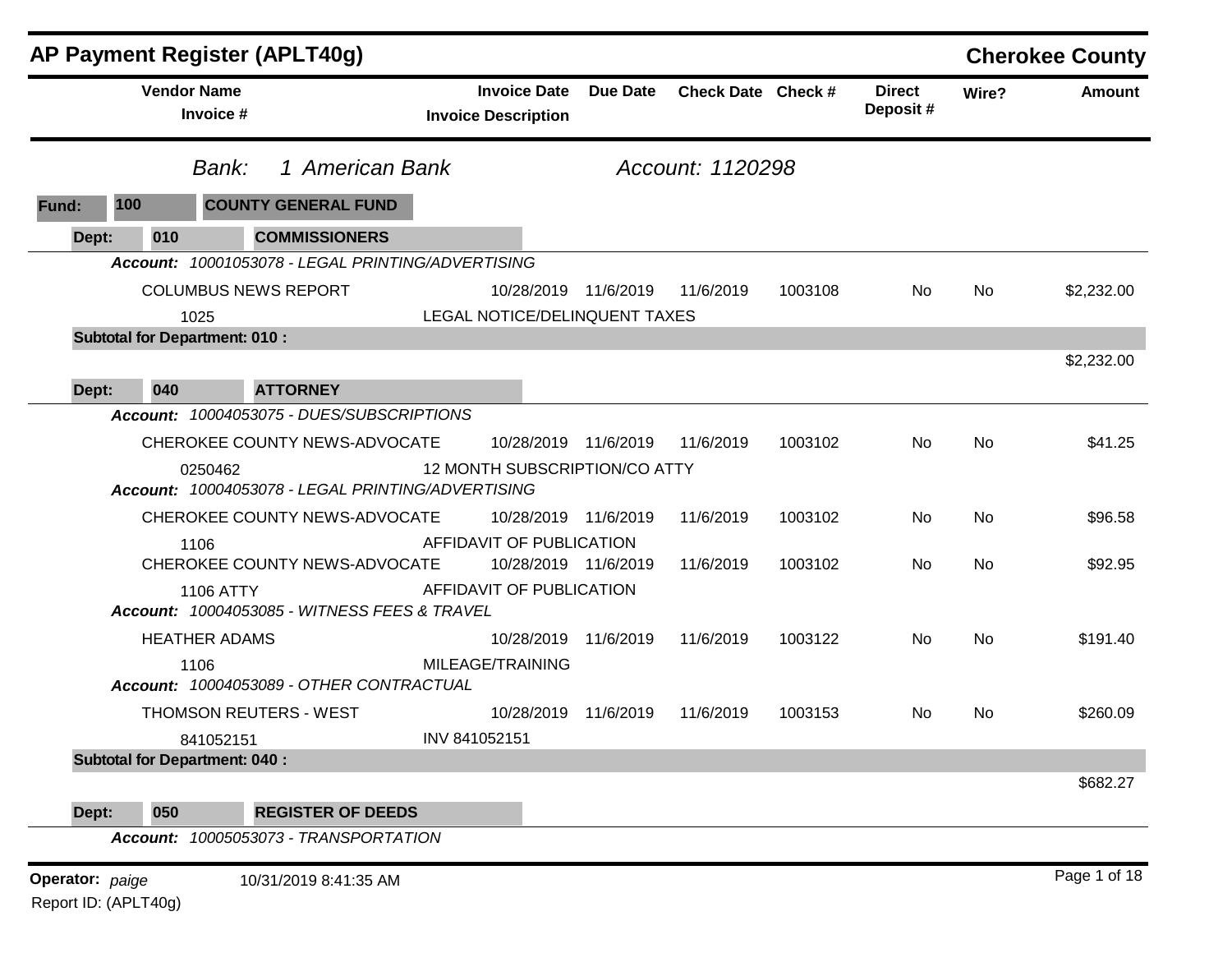|                 | <b>AP Payment Register (APLT40g)</b>         |                                                   |                 |                    |         |                           |           | <b>Cherokee County</b> |
|-----------------|----------------------------------------------|---------------------------------------------------|-----------------|--------------------|---------|---------------------------|-----------|------------------------|
|                 | <b>Vendor Name</b><br>Invoice #              | <b>Invoice Date</b><br><b>Invoice Description</b> | <b>Due Date</b> | Check Date Check # |         | <b>Direct</b><br>Deposit# | Wire?     | <b>Amount</b>          |
|                 | <b>KAREN JOHNSTON</b>                        | 10/23/2019                                        | 11/6/2019       | 11/6/2019          | 1003130 | No                        | No        | \$37.70                |
|                 | 1106                                         | MILEAGE/TRAINING                                  |                 |                    |         |                           |           |                        |
|                 | <b>Subtotal for Department: 050:</b>         |                                                   |                 |                    |         |                           |           | \$37.70                |
| Dept:           | <b>SHERIFF &amp; JAIL</b><br>060             |                                                   |                 |                    |         |                           |           |                        |
|                 | Account: 10006053025 - PARTS/VEHICLE REPAIRS |                                                   |                 |                    |         |                           |           |                        |
|                 | NATALINIS AUTOMOTIVE                         | 10/23/2019                                        | 11/6/2019       | 11/6/2019          | 1003139 | No                        | No        | \$366.58               |
|                 | 717739                                       | <b>INV 717739</b>                                 |                 |                    |         |                           |           |                        |
|                 | NATALINIS AUTOMOTIVE                         | 10/29/2019                                        | 11/6/2019       | 11/6/2019          | 1003140 | No                        | No        | \$237.63               |
|                 | 718570                                       | <b>INV 718570</b>                                 |                 |                    |         |                           |           |                        |
|                 | NATALINIS AUTOMOTIVE                         | 10/29/2019                                        | 11/6/2019       | 11/6/2019          | 1003140 | No                        | No        | \$44.94                |
|                 | 718544<br>NATALINIS AUTOMOTIVE               | <b>INV 718544</b>                                 |                 |                    |         |                           |           |                        |
|                 | 718186                                       | 10/29/2019<br><b>INV 718186</b>                   | 11/6/2019       | 11/6/2019          | 1003140 | No                        | No        | \$71.99                |
|                 | MIKE CARPINO FORD MERCURY INC                | 10/23/2019                                        | 11/6/2019       | 11/6/2019          | 1003138 | No                        | No        | \$9.10                 |
|                 | 112574                                       | <b>INV 112574</b>                                 |                 |                    |         |                           |           |                        |
|                 | MIKE CARPINO FORD MERCURY INC                | 10/23/2019                                        | 11/6/2019       | 11/6/2019          | 1003138 | No                        | No        | \$71.40                |
|                 | 112588                                       | <b>INV 112588</b>                                 |                 |                    |         |                           |           |                        |
|                 | MIKE CARPINO FORD MERCURY INC                | 10/29/2019                                        | 11/6/2019       | 11/6/2019          | 1003138 | No                        | No        | (\$167.42)             |
|                 | 112605                                       | <b>INV 112605, CREDIT</b>                         |                 |                    |         |                           |           |                        |
|                 | MIKE CARPINO FORD MERCURY INC                | 10/29/2019                                        | 11/6/2019       | 11/6/2019          | 1003138 | No                        | No        | \$258.32               |
|                 | 112612<br>NATALINIS AUTOMOTIVE               | <b>INV 112612</b><br>10/23/2019                   | 11/6/2019       | 11/6/2019          | 1003139 | No                        | <b>No</b> | \$88.90                |
|                 | 717631                                       | <b>INV 717631</b>                                 |                 |                    |         |                           |           |                        |
|                 | NATALINIS AUTOMOTIVE                         | 10/23/2019 11/6/2019                              |                 | 11/6/2019          | 1003139 | No                        | No        | \$55.80                |
|                 | 717521                                       | <b>INV 717521</b>                                 |                 |                    |         |                           |           |                        |
|                 | NATALINIS AUTOMOTIVE                         | 10/23/2019                                        | 11/6/2019       | 11/6/2019          | 1003139 | No                        | No        | \$112.51               |
|                 | 717491                                       | <b>INV 717491</b>                                 |                 |                    |         |                           |           |                        |
|                 | NATALINIS AUTOMOTIVE                         | 10/28/2019                                        | 11/6/2019       | 11/6/2019          | 1003139 | No                        | No        | \$51.03                |
| Operator: paige | 716513                                       | <b>INV 716513</b>                                 |                 |                    |         |                           |           | Page 2 of 18           |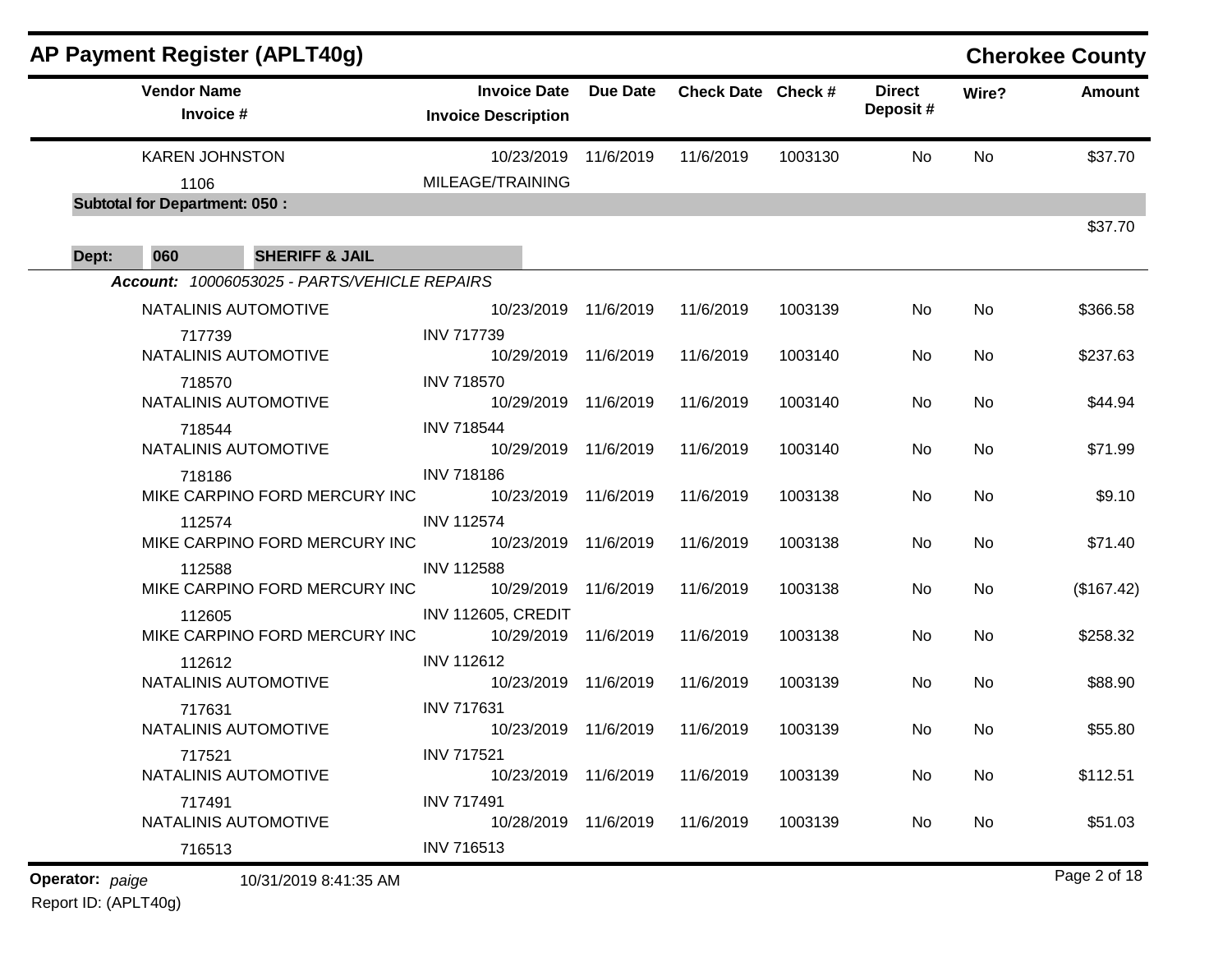| AP Payment Register (APLT40g)                              |                                                   |                 |                    |         |                           |       | <b>Cherokee County</b> |
|------------------------------------------------------------|---------------------------------------------------|-----------------|--------------------|---------|---------------------------|-------|------------------------|
| <b>Vendor Name</b><br>Invoice #                            | <b>Invoice Date</b><br><b>Invoice Description</b> | <b>Due Date</b> | Check Date Check # |         | <b>Direct</b><br>Deposit# | Wire? | <b>Amount</b>          |
| MIKE CARPINO FORD MERCURY INC                              | 10/29/2019 11/6/2019                              |                 | 11/6/2019          | 1003138 | No                        | No    | \$105.00               |
| 61186<br>MIKE CARPINO FORD MERCURY INC                     | <b>INV 61186</b><br>10/29/2019 11/6/2019          |                 | 11/6/2019          | 1003138 | No                        | No    | \$167.42               |
| 112604<br>FULL SERVICE AUTOMOTIVE                          | <b>INV 112604</b><br>10/23/2019                   | 11/6/2019       | 11/6/2019          | 1003119 | No                        | No    | \$2,184.40             |
| 1106<br>Account: 10006053040 - JANITORIAL SUPPLIES         | 2010 CHARGER                                      |                 |                    |         |                           |       |                        |
| HENRY KRAFT INC                                            | 10/28/2019 11/6/2019                              |                 | 11/6/2019          | 1003123 | No                        | No    | \$583.08               |
| 292906<br>Account: 10006053074 - TELEPHONE BILLS           | <b>INV 292906</b>                                 |                 |                    |         |                           |       |                        |
| EMPIRE DISTRICT ELECTRIC COMPANY                           | 10/23/2019                                        | 11/6/2019       | 11/6/2019          | 1003114 | No                        | No    | \$12,226.37            |
| 1106 SH<br>Account: 10006053076 - PROFESSIONAL SERVICES    | ACCT 64310-13-7                                   |                 |                    |         |                           |       |                        |
| <b>ONTHECLOCK</b>                                          | 10/28/2019 11/6/2019                              |                 | 11/6/2019          | 1003143 | No                        | No    | \$1,032.12             |
| 1636<br>MANZER FAMILY MEDICINE                             | <b>INV 1636</b><br>10/23/2019 11/6/2019           |                 | 11/6/2019          | 1003134 | No.                       | No    | \$40.00                |
| 1106<br>Account: 10006053080 - MAINTENANCE/BLDGS & GROUNDS | <b>NATHAN DAVIS</b>                               |                 |                    |         |                           |       |                        |
| TRUE VALUE COLUMBUS                                        | 10/23/2019                                        | 11/6/2019       | 11/6/2019          | 1003155 | No                        | No    | \$121.19               |
| A388953<br>BUTCH'S PEST CONTROL SERVICE                    | <b>TRANS A388953</b><br>10/23/2019                | 11/6/2019       | 11/6/2019          | 1003094 | No                        | No    | \$75.00                |
| 171067670<br>TRUE VALUE COLUMBUS                           | INV 171067670<br>10/23/2019                       | 11/6/2019       | 11/6/2019          | 1003155 | No                        | No.   | \$71.78                |
| a389061<br>TOUCHTON ELECTRIC INC                           | <b>TRANS A389061</b><br>10/23/2019 11/6/2019      |                 | 11/6/2019          | 1003154 | No.                       | No.   | \$291.22               |
| 44563<br>Account: 10006053083 - EQUIPMENT LEASE/RENTAL     | <b>INV 44563</b>                                  |                 |                    |         |                           |       |                        |
| COPY PRODUCTS INC                                          | 10/28/2019 11/6/2019 11/6/2019                    |                 |                    | 1003110 | No                        | No    | \$52.25                |
| 301279                                                     | <b>INV 55141</b>                                  |                 |                    |         |                           |       |                        |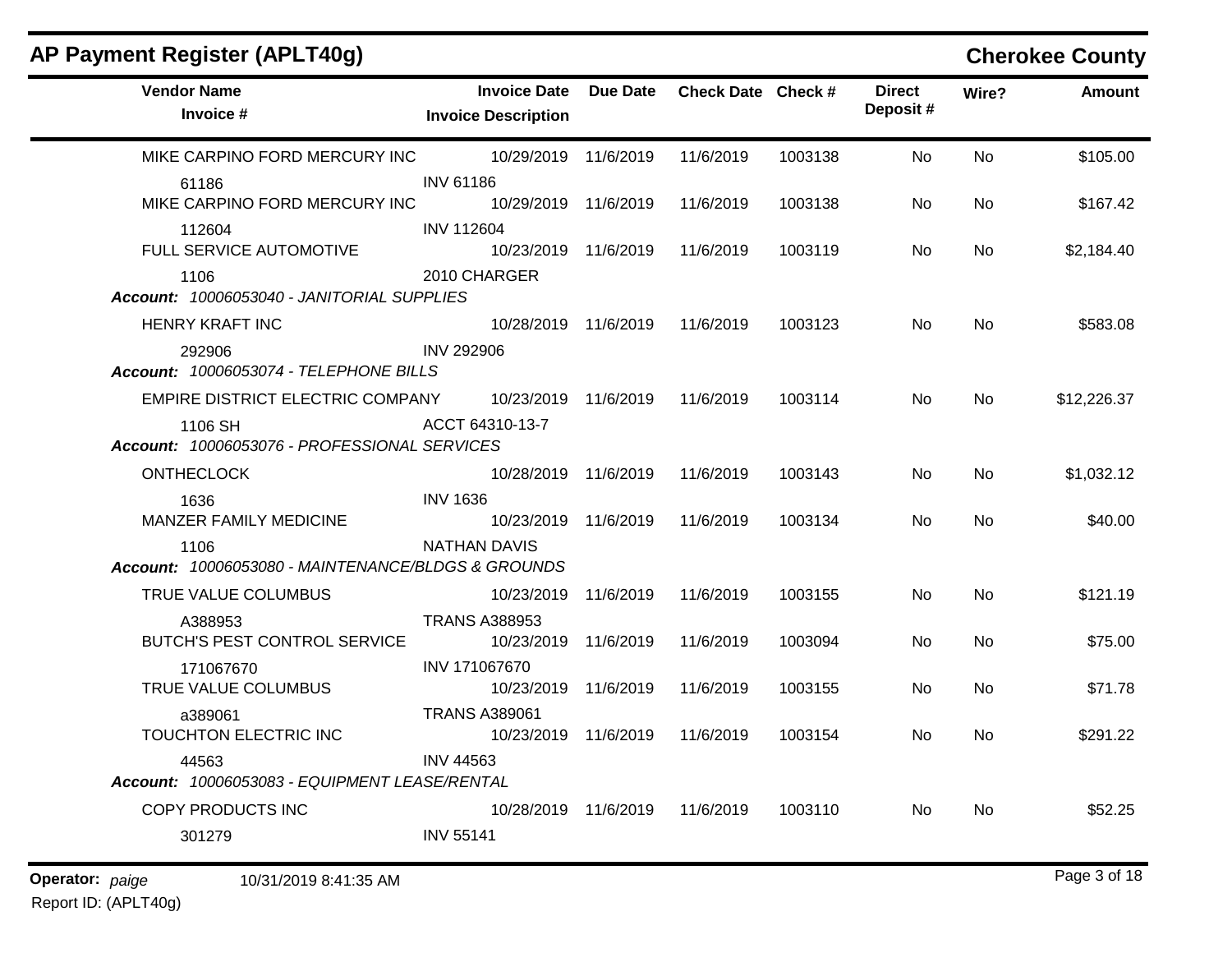| AP Payment Register (APLT40g)                          |                                                   |                 |                    |         |                           |           | <b>Cherokee County</b> |
|--------------------------------------------------------|---------------------------------------------------|-----------------|--------------------|---------|---------------------------|-----------|------------------------|
| <b>Vendor Name</b><br>Invoice #                        | <b>Invoice Date</b><br><b>Invoice Description</b> | <b>Due Date</b> | Check Date Check # |         | <b>Direct</b><br>Deposit# | Wire?     | <b>Amount</b>          |
| Account: 10006053737 - INMATE PERSONAL ITEMS           |                                                   |                 |                    |         |                           |           |                        |
| <b>TURNKEY CORRECTIONS</b>                             | 10/23/2019                                        | 11/6/2019       | 11/6/2019          | 1003156 | No.                       | No.       | \$1,741.34             |
| 114620191015C<br><b>CHERYL HAINES</b>                  | INV 114620191015C<br>10/28/2019 11/6/2019         |                 | 11/6/2019          | 1003104 | No.                       | No.       | \$64.00                |
| 1106<br><b>Account: 10006053786 - INMATE MEDICAL</b>   | <b>REPAIRS SERVICES</b>                           |                 |                    |         |                           |           |                        |
| ADVANCED CORRECTIONAL HEALTHCARE, 10/23/2019 11/6/2019 |                                                   |                 | 11/6/2019          | 1003088 | No.                       | <b>No</b> | \$479.69               |
| 90390                                                  | <b>INV 90390</b>                                  |                 |                    |         |                           |           |                        |
| <b>GARCIA CLINICAL LABORATORY</b>                      | 10/23/2019 11/6/2019                              |                 | 11/6/2019          | 1003120 | No.                       | No.       | \$83.00                |
| 49839<br>DIRECT BENEFIT SOLUTIONS                      | <b>INV 49839</b><br>10/23/2019 11/6/2019          |                 | 11/6/2019          | 1003112 | No.                       | No        | \$1,505.98             |
| 2019205                                                | INV 2019-205                                      |                 |                    |         |                           |           |                        |
| <b>Subtotal for Department: 060:</b>                   |                                                   |                 |                    |         |                           |           |                        |
|                                                        |                                                   |                 |                    |         |                           |           | \$22,024.62            |
| 070<br><b>DISTRICT COURT</b><br>Dept:                  |                                                   |                 |                    |         |                           |           |                        |
| Account: 10007053021 - PRINTING/OFFICE SUPPLIES        |                                                   |                 |                    |         |                           |           |                        |
| ETTINGER'S OFFICE SUPPLY                               | 10/28/2019 11/6/2019                              |                 | 11/6/2019          | 1003115 | No.                       | No.       | \$375.84               |
| 5229270<br>Account: 10007053028 - COMPUTER SUPPLIES    | INV 5229270                                       |                 |                    |         |                           |           |                        |
| <b>TERRY CIZERLE</b>                                   | 10/28/2019 11/6/2019                              |                 | 11/6/2019          | 1003152 | No.                       | <b>No</b> | \$257.06               |
| 1106<br>Account: 10007053073 - TRANSPORTATION          | <b>TRAVEL</b>                                     |                 |                    |         |                           |           |                        |
| <b>TERRY CIZERLE</b>                                   | 10/28/2019 11/6/2019                              |                 | 11/6/2019          | 1003152 | No.                       | No.       | \$40.58                |
| 1106<br>Account: 10007053076 - PROFESSIONAL SERVICES   | <b>TRAVEL</b>                                     |                 |                    |         |                           |           |                        |
| <b>LADELL F TURLEY CSR</b>                             | 10/28/2019 11/6/2019                              |                 | 11/6/2019          | 1003132 | No.                       | No.       | \$352.07               |
| 1106<br>Account: 10007053083 - EQUIPMENT LEASE/RENTAL  | <b>KCRA ANNUAL CONFERENCE</b>                     |                 |                    |         |                           |           |                        |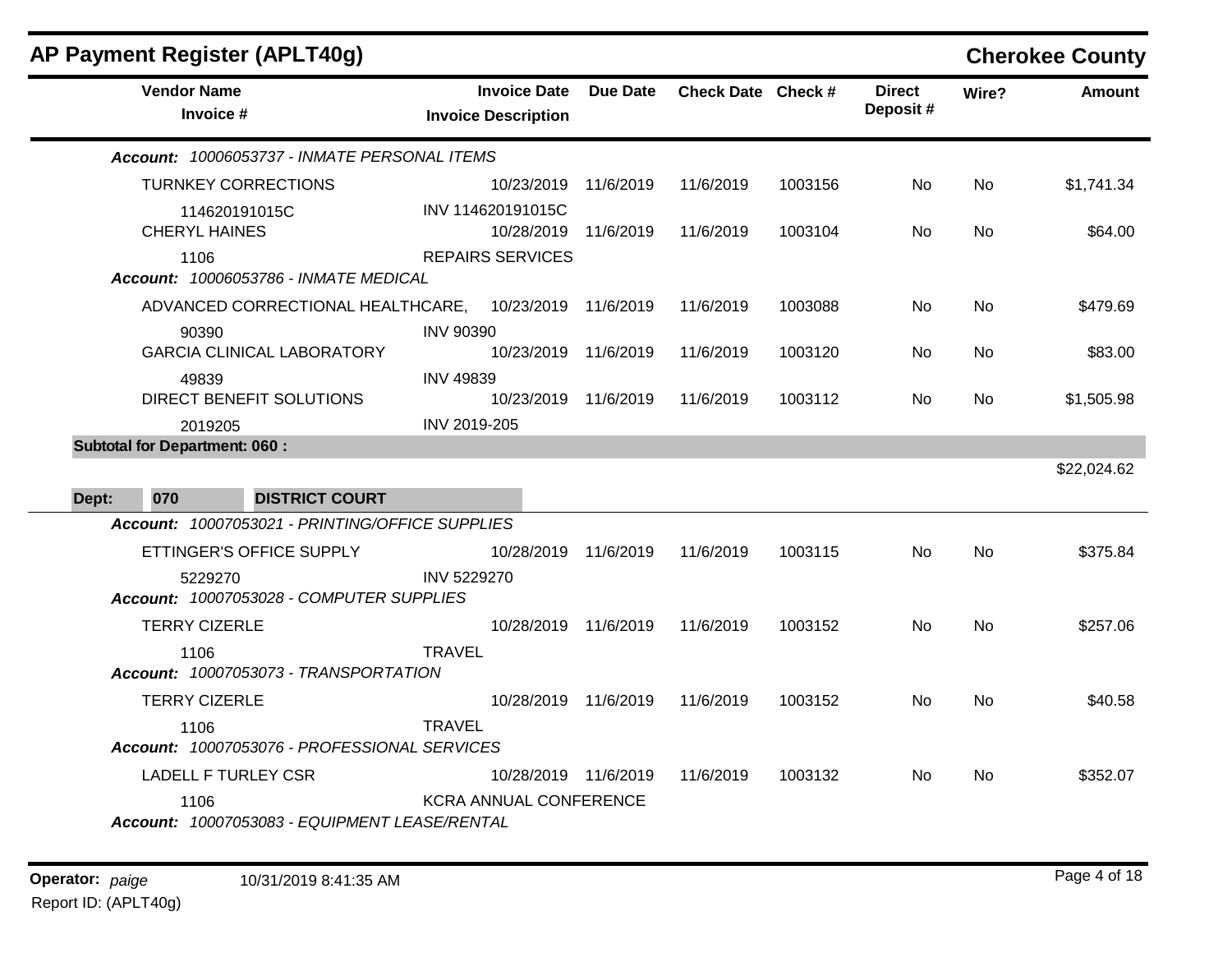|       | <b>AP Payment Register (APLT40g)</b>                                                                                                                                                                                                                                                                                                   |                                                   |                      |                    |         |                           |           | <b>Cherokee County</b> |
|-------|----------------------------------------------------------------------------------------------------------------------------------------------------------------------------------------------------------------------------------------------------------------------------------------------------------------------------------------|---------------------------------------------------|----------------------|--------------------|---------|---------------------------|-----------|------------------------|
|       | <b>Vendor Name</b><br>Invoice #<br><b>CULLIGAN OF JOPLIN</b><br>152748<br>COPY PRODUCTS INC<br>306785<br><b>MELANIE BINGHAM</b><br>1106<br>JOANNA L DERFELT<br>1106<br><b>DOUGLAS ROPER STEELE</b><br>1106<br>1106<br>73404<br><b>Subtotal for Department: 070:</b><br><b>COURTHOUSE</b><br>080<br>ETTINGER'S OFFICE SUPPLY<br>5209430 | <b>Invoice Date</b><br><b>Invoice Description</b> | <b>Due Date</b>      | Check Date Check # |         | <b>Direct</b><br>Deposit# | Wire?     | Amount                 |
|       |                                                                                                                                                                                                                                                                                                                                        |                                                   | 10/28/2019 11/6/2019 | 11/6/2019          | 1003111 | <b>No</b>                 | <b>No</b> | \$10.90                |
|       |                                                                                                                                                                                                                                                                                                                                        | <b>INV 152748</b>                                 | 10/28/2019 11/6/2019 | 11/6/2019          | 1003110 | No.                       | No        | \$518.36               |
|       | Account: 10007053089 - OTHER CONTRACTUAL                                                                                                                                                                                                                                                                                               | <b>INV 306785</b>                                 |                      |                    |         |                           |           |                        |
|       |                                                                                                                                                                                                                                                                                                                                        |                                                   | 10/28/2019 11/6/2019 | 11/6/2019          | 1003136 | No                        | No        | \$2,750.00             |
|       |                                                                                                                                                                                                                                                                                                                                        | MONTHLY ATTY/CO CONTRACT                          | 10/28/2019 11/6/2019 | 11/6/2019          | 1003127 | No                        | No        | \$2,750.00             |
|       |                                                                                                                                                                                                                                                                                                                                        | MONTHLY ATTY/CO CONTRACT                          | 10/28/2019 11/6/2019 | 11/6/2019          | 1003113 | No.                       | No        | \$2,750.00             |
|       | <b>CANDACE BREWSTER GAYOSO</b>                                                                                                                                                                                                                                                                                                         | MONTHLY ATTY/CO CONTRACT                          | 10/28/2019 11/6/2019 | 11/6/2019          | 1003096 | No                        | No        | \$2,750.00             |
|       | ADVANTAGE COMPUTER ENTERPRISES IN                                                                                                                                                                                                                                                                                                      | MONTHLY ATTY/CO CONTRACT<br>10/28/2019 11/6/2019  |                      | 11/6/2019          | 1003089 | No                        | No        | \$75.00                |
|       |                                                                                                                                                                                                                                                                                                                                        | <b>INV 73404</b>                                  |                      |                    |         |                           |           |                        |
| Dept: |                                                                                                                                                                                                                                                                                                                                        |                                                   |                      |                    |         |                           |           | \$12,629.81            |
|       | Account: 10008053040 - JANITORIAL SUPPLIES                                                                                                                                                                                                                                                                                             |                                                   |                      |                    |         |                           |           |                        |
|       |                                                                                                                                                                                                                                                                                                                                        |                                                   | 10/23/2019 11/6/2019 | 11/6/2019          | 1003115 | No.                       | <b>No</b> | \$30.99                |
|       | Account: 10008053042 - BREAKROOM SUPPLIES                                                                                                                                                                                                                                                                                              | INV 5209430                                       |                      |                    |         |                           |           |                        |
|       | <b>CULLIGAN OF JOPLIN</b>                                                                                                                                                                                                                                                                                                              |                                                   | 10/23/2019 11/6/2019 | 11/6/2019          | 1003111 | <b>No</b>                 | No        | \$35.65                |
|       | 152780<br>Account: 10008053072 - GAS, ELECTRIC, WATER                                                                                                                                                                                                                                                                                  | <b>INV 152780</b>                                 |                      |                    |         |                           |           |                        |
|       | EMPIRE DISTRICT ELECTRIC COMPANY                                                                                                                                                                                                                                                                                                       | 10/23/2019                                        | 11/6/2019            | 11/6/2019          | 1003114 | No.                       | No        | \$3,931.89             |
|       | 1106<br>Account: 10008053080 - MAINTENANCE/BLDGS & GROUNDS                                                                                                                                                                                                                                                                             | ACCT 305532-35-0                                  |                      |                    |         |                           |           |                        |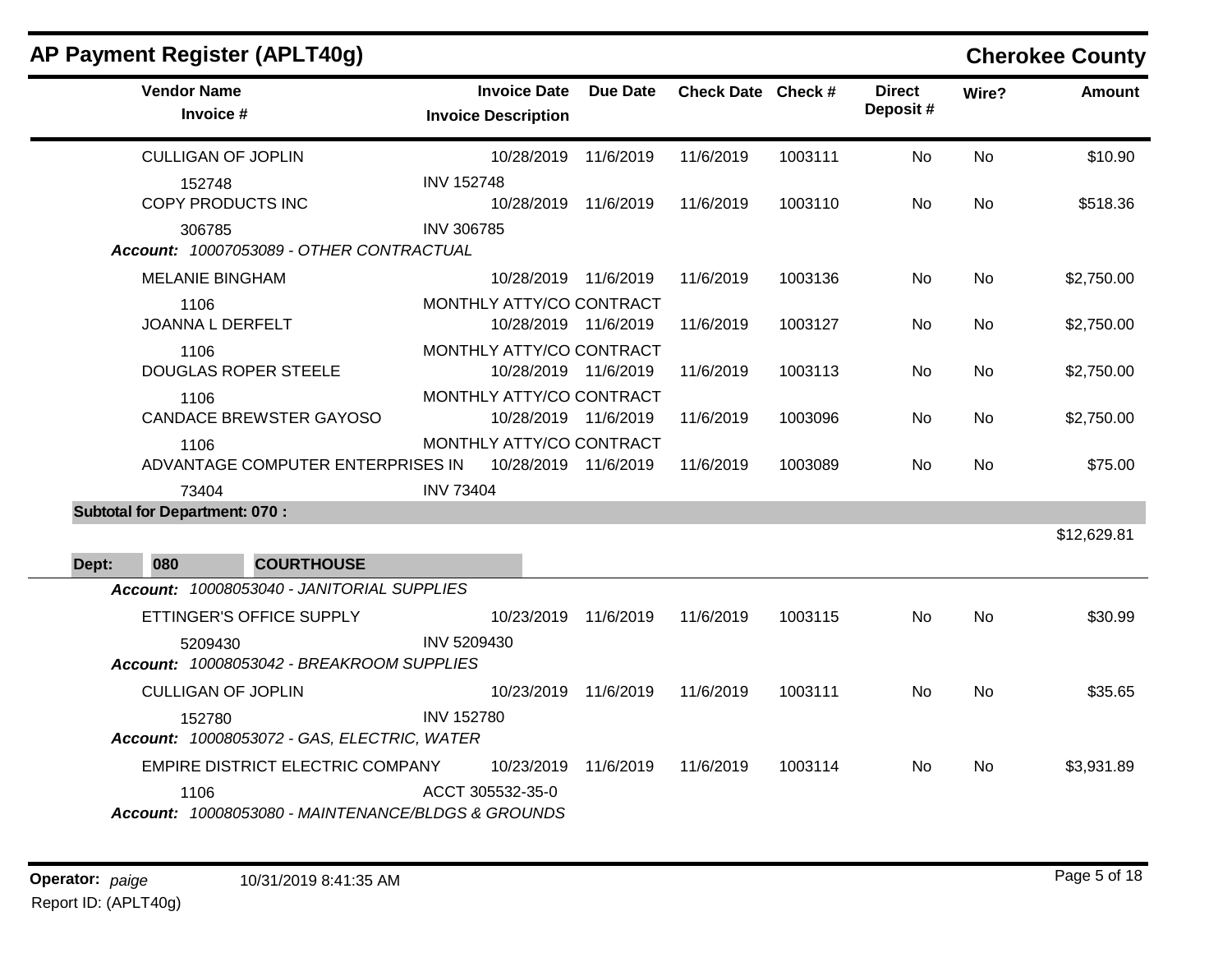|       |                                                                                                                                                                                                                                                                                                                                                                                                                                                                                                                                                                                                                                                                                                  |                                                   |                                           |                    |           |                           |           |               | <b>Cherokee County</b> |
|-------|--------------------------------------------------------------------------------------------------------------------------------------------------------------------------------------------------------------------------------------------------------------------------------------------------------------------------------------------------------------------------------------------------------------------------------------------------------------------------------------------------------------------------------------------------------------------------------------------------------------------------------------------------------------------------------------------------|---------------------------------------------------|-------------------------------------------|--------------------|-----------|---------------------------|-----------|---------------|------------------------|
|       | <b>AP Payment Register (APLT40g)</b><br><b>Vendor Name</b><br>Invoice #<br>TOUCHTON ELECTRIC INC<br>44366<br>Account: 10008053089 - OTHER CONTRACTUAL<br><b>WILBERT MEMORIALS</b><br>159171<br><b>JAYHAWK SIGNS &amp; GRAPHICS</b><br>219473<br>VIA CHRISTI HOSPITAL PITT<br>0001400<br>SECURETECH SYSTEMS INC<br>6663<br><b>Subtotal for Department: 080:</b><br>090<br>Account: 10009053025 - PARTS/VEHICLE REPAIRS<br>NATALINIS AUTOMOTIVE<br>715150<br>Account: 10009053072 - GAS, ELECTRIC, WATER<br>EMPIRE DISTRICT ELECTRIC COMPANY<br>1106 E/P<br><b>Subtotal for Department: 090:</b><br>170<br>Account: 10017053089 - OTHER CONTRACTUAL<br>SEK REGIONAL JUVENILE DETENTION CTR<br>6644 | <b>Invoice Date</b><br><b>Invoice Description</b> | <b>Due Date</b>                           | Check Date Check # |           | <b>Direct</b><br>Deposit# | Wire?     | <b>Amount</b> |                        |
|       |                                                                                                                                                                                                                                                                                                                                                                                                                                                                                                                                                                                                                                                                                                  |                                                   | 10/23/2019                                | 11/6/2019          | 11/6/2019 | 1003154                   | No        | No            | \$34.00                |
|       |                                                                                                                                                                                                                                                                                                                                                                                                                                                                                                                                                                                                                                                                                                  |                                                   | <b>INV 44366</b>                          |                    |           |                           |           |               |                        |
|       |                                                                                                                                                                                                                                                                                                                                                                                                                                                                                                                                                                                                                                                                                                  |                                                   | 10/23/2019                                | 11/6/2019          | 11/6/2019 | 1003161                   | No.       | No.           | \$1,125.00             |
|       |                                                                                                                                                                                                                                                                                                                                                                                                                                                                                                                                                                                                                                                                                                  |                                                   | <b>INV 159171</b>                         |                    |           |                           |           |               |                        |
|       |                                                                                                                                                                                                                                                                                                                                                                                                                                                                                                                                                                                                                                                                                                  |                                                   | 10/23/2019                                | 11/6/2019          | 11/6/2019 | 1003126                   | No.       | No            | \$478.00               |
|       |                                                                                                                                                                                                                                                                                                                                                                                                                                                                                                                                                                                                                                                                                                  |                                                   | <b>INV 219473</b><br>10/23/2019 11/6/2019 |                    | 11/6/2019 | 1003158                   | No        | No            | \$725.00               |
|       |                                                                                                                                                                                                                                                                                                                                                                                                                                                                                                                                                                                                                                                                                                  |                                                   | <b>INV 0001400</b>                        |                    |           |                           |           |               |                        |
|       |                                                                                                                                                                                                                                                                                                                                                                                                                                                                                                                                                                                                                                                                                                  |                                                   | 10/23/2019 11/6/2019                      |                    | 11/6/2019 | 1003147                   | No.       | No            | \$1,913.00             |
|       |                                                                                                                                                                                                                                                                                                                                                                                                                                                                                                                                                                                                                                                                                                  |                                                   | <b>INV 6663</b>                           |                    |           |                           |           |               |                        |
|       |                                                                                                                                                                                                                                                                                                                                                                                                                                                                                                                                                                                                                                                                                                  |                                                   |                                           |                    |           |                           |           |               |                        |
|       |                                                                                                                                                                                                                                                                                                                                                                                                                                                                                                                                                                                                                                                                                                  |                                                   |                                           |                    |           |                           |           |               | \$8,273.53             |
| Dept: |                                                                                                                                                                                                                                                                                                                                                                                                                                                                                                                                                                                                                                                                                                  | <b>EMERGENCY PREPAREDNESS</b>                     |                                           |                    |           |                           |           |               |                        |
|       |                                                                                                                                                                                                                                                                                                                                                                                                                                                                                                                                                                                                                                                                                                  |                                                   |                                           |                    |           |                           |           |               |                        |
|       |                                                                                                                                                                                                                                                                                                                                                                                                                                                                                                                                                                                                                                                                                                  |                                                   | 10/24/2019                                | 11/6/2019          | 11/6/2019 | 1003139                   | No.       | <b>No</b>     | \$36.33                |
|       |                                                                                                                                                                                                                                                                                                                                                                                                                                                                                                                                                                                                                                                                                                  |                                                   | <b>INV 718150</b>                         |                    |           |                           |           |               |                        |
|       |                                                                                                                                                                                                                                                                                                                                                                                                                                                                                                                                                                                                                                                                                                  |                                                   | 10/24/2019                                | 11/6/2019          | 11/6/2019 | 1003114                   | <b>No</b> | No            | \$113.49               |
|       |                                                                                                                                                                                                                                                                                                                                                                                                                                                                                                                                                                                                                                                                                                  |                                                   | ACCT 122003-60-1                          |                    |           |                           |           |               |                        |
|       |                                                                                                                                                                                                                                                                                                                                                                                                                                                                                                                                                                                                                                                                                                  |                                                   |                                           |                    |           |                           |           |               |                        |
|       |                                                                                                                                                                                                                                                                                                                                                                                                                                                                                                                                                                                                                                                                                                  |                                                   |                                           |                    |           |                           |           |               | \$149.82               |
| Dept: |                                                                                                                                                                                                                                                                                                                                                                                                                                                                                                                                                                                                                                                                                                  | <b>JUVENILE DETENTION</b>                         |                                           |                    |           |                           |           |               |                        |
|       |                                                                                                                                                                                                                                                                                                                                                                                                                                                                                                                                                                                                                                                                                                  |                                                   |                                           |                    |           |                           |           |               |                        |
|       |                                                                                                                                                                                                                                                                                                                                                                                                                                                                                                                                                                                                                                                                                                  |                                                   | 10/23/2019                                | 11/6/2019          | 11/6/2019 | 1003148                   | No        | No            | \$9,665.00             |
|       |                                                                                                                                                                                                                                                                                                                                                                                                                                                                                                                                                                                                                                                                                                  |                                                   | <b>INV 6644</b>                           |                    |           |                           |           |               |                        |
|       | <b>Subtotal for Department: 170:</b>                                                                                                                                                                                                                                                                                                                                                                                                                                                                                                                                                                                                                                                             |                                                   |                                           |                    |           |                           |           |               |                        |
|       |                                                                                                                                                                                                                                                                                                                                                                                                                                                                                                                                                                                                                                                                                                  |                                                   |                                           |                    |           |                           |           |               | \$9,665.00             |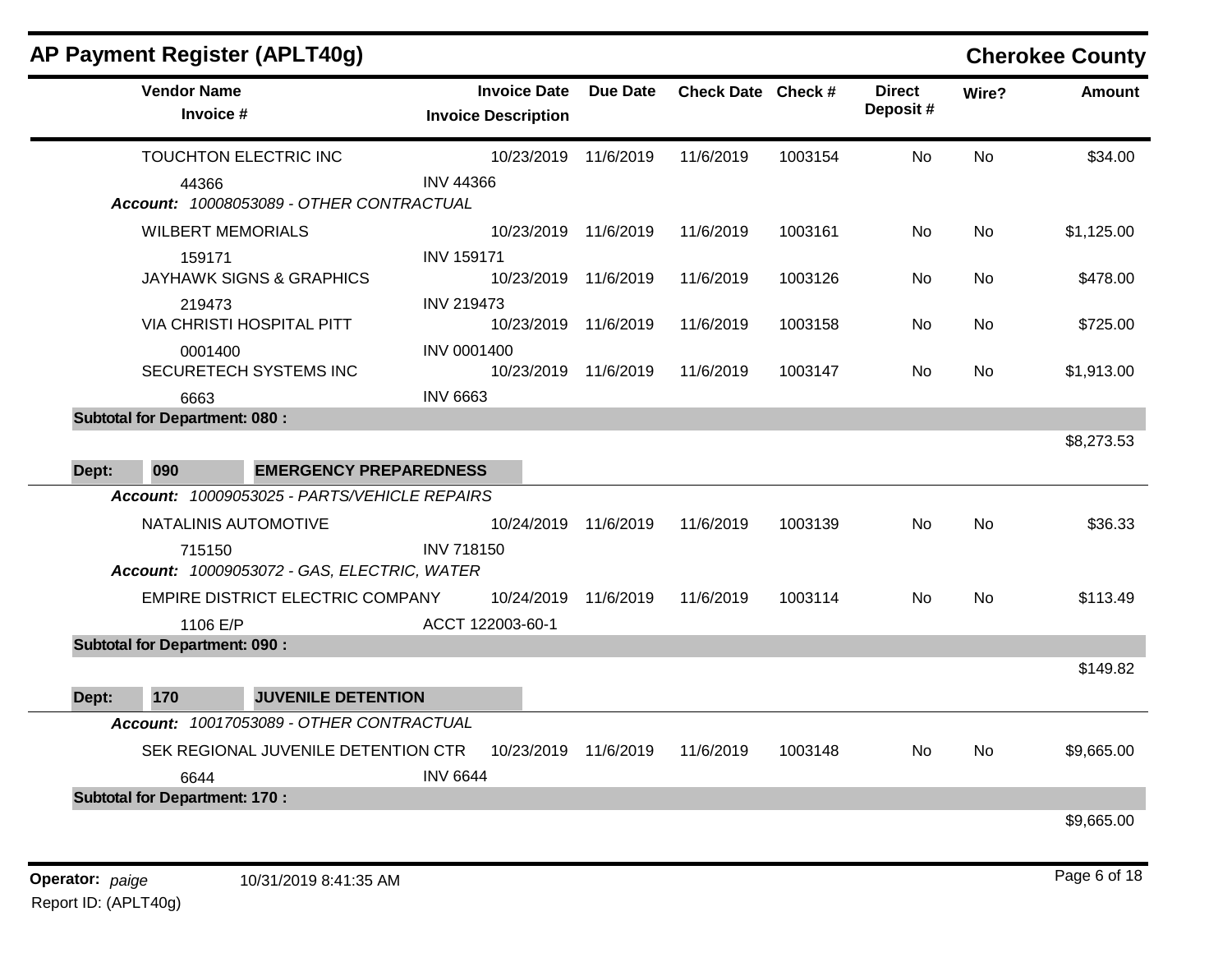| AP Payment Register (APLT40g)   |                                                              |                                                   |                 |                    |         |                           |           | <b>Cherokee County</b> |
|---------------------------------|--------------------------------------------------------------|---------------------------------------------------|-----------------|--------------------|---------|---------------------------|-----------|------------------------|
| <b>Vendor Name</b><br>Invoice # |                                                              | <b>Invoice Date</b><br><b>Invoice Description</b> | <b>Due Date</b> | Check Date Check # |         | <b>Direct</b><br>Deposit# | Wire?     | Amount                 |
| Dept:<br>330                    | <b>DEPT OFFICE SUPPLY</b>                                    |                                                   |                 |                    |         |                           |           |                        |
|                                 | Account: 10033053622 - SHERIFF OFFICE SUPPLY                 |                                                   |                 |                    |         |                           |           |                        |
|                                 | <b>QUILL CORPORATION</b>                                     | 10/23/2019                                        | 11/6/2019       | 11/6/2019          | 1003145 | No.                       | No        | \$219.96               |
| 1787275                         |                                                              | <b>INV 1787275</b>                                |                 |                    |         |                           |           |                        |
|                                 | <b>QUILL CORPORATION</b>                                     | 10/23/2019 11/6/2019                              |                 | 11/6/2019          | 1003145 | No.                       | <b>No</b> | \$602.66               |
| 1796984                         |                                                              | <b>INV 1796984</b>                                |                 |                    |         |                           |           |                        |
|                                 | QUILL CORPORATION                                            | 10/23/2019 11/6/2019                              |                 | 11/6/2019          | 1003145 | No                        | <b>No</b> | \$18.59                |
| 1819456                         |                                                              | <b>INV 1819456</b>                                |                 |                    |         |                           |           |                        |
|                                 | QUILL CORPORATION                                            | 10/23/2019 11/6/2019                              |                 | 11/6/2019          | 1003145 | No.                       | <b>No</b> | \$265.98               |
| 1764727                         |                                                              | <b>INV 1764727</b>                                |                 |                    |         |                           |           |                        |
| <b>CINTAS CORP</b>              |                                                              | 10/25/2019 11/6/2019                              |                 | 11/6/2019          | 1003105 | No.                       | <b>No</b> | \$65.56                |
|                                 | 8404351265<br>Account: 10033053623 - TREASURER OFFICE SUPPLY | INV 8404351265                                    |                 |                    |         |                           |           |                        |
|                                 | ETTINGER'S OFFICE SUPPLY                                     | 10/25/2019 11/6/2019                              |                 | 11/6/2019          | 1003115 | <b>No</b>                 | <b>No</b> | \$45.98                |
| 5227510                         |                                                              | INV 5227510                                       |                 |                    |         |                           |           |                        |
|                                 | ETTINGER'S OFFICE SUPPLY                                     | 10/25/2019 11/6/2019                              |                 | 11/6/2019          | 1003115 | No.                       | <b>No</b> | \$2,845.01             |
| 5228890                         |                                                              | INV 5228890                                       |                 |                    |         |                           |           |                        |
|                                 | ETTINGER'S OFFICE SUPPLY                                     | 10/25/2019 11/6/2019                              |                 | 11/6/2019          | 1003115 | No.                       | No.       | \$1,206.03             |
| 5229050                         | Account: 10033053630 - ATTY OFFICE SUPPLY                    | INV 5229050                                       |                 |                    |         |                           |           |                        |
|                                 | ETTINGER'S OFFICE SUPPLY                                     | 10/28/2019 11/6/2019                              |                 | 11/6/2019          | 1003115 | No                        | <b>No</b> | \$34.99                |
| 5229580                         |                                                              | INV 5229580                                       |                 |                    |         |                           |           |                        |
|                                 | Account: 10033053631 - COURTHOUSE                            |                                                   |                 |                    |         |                           |           |                        |
|                                 | ETTINGER'S OFFICE SUPPLY                                     | 10/25/2019 11/6/2019                              |                 | 11/6/2019          | 1003115 | <b>No</b>                 | <b>No</b> | \$44.39                |
| 5230100                         |                                                              | INV 5230100                                       |                 |                    |         |                           |           |                        |
|                                 | Account: 10033053632 - COUNTY CLERK                          |                                                   |                 |                    |         |                           |           |                        |
| <b>MCCARTY'S</b>                |                                                              | 10/25/2019                                        | 11/6/2019       | 11/6/2019          | 1003135 | No.                       | <b>No</b> | \$111.33               |
| p6904200                        |                                                              | <b>INV P6904200</b>                               |                 |                    |         |                           |           |                        |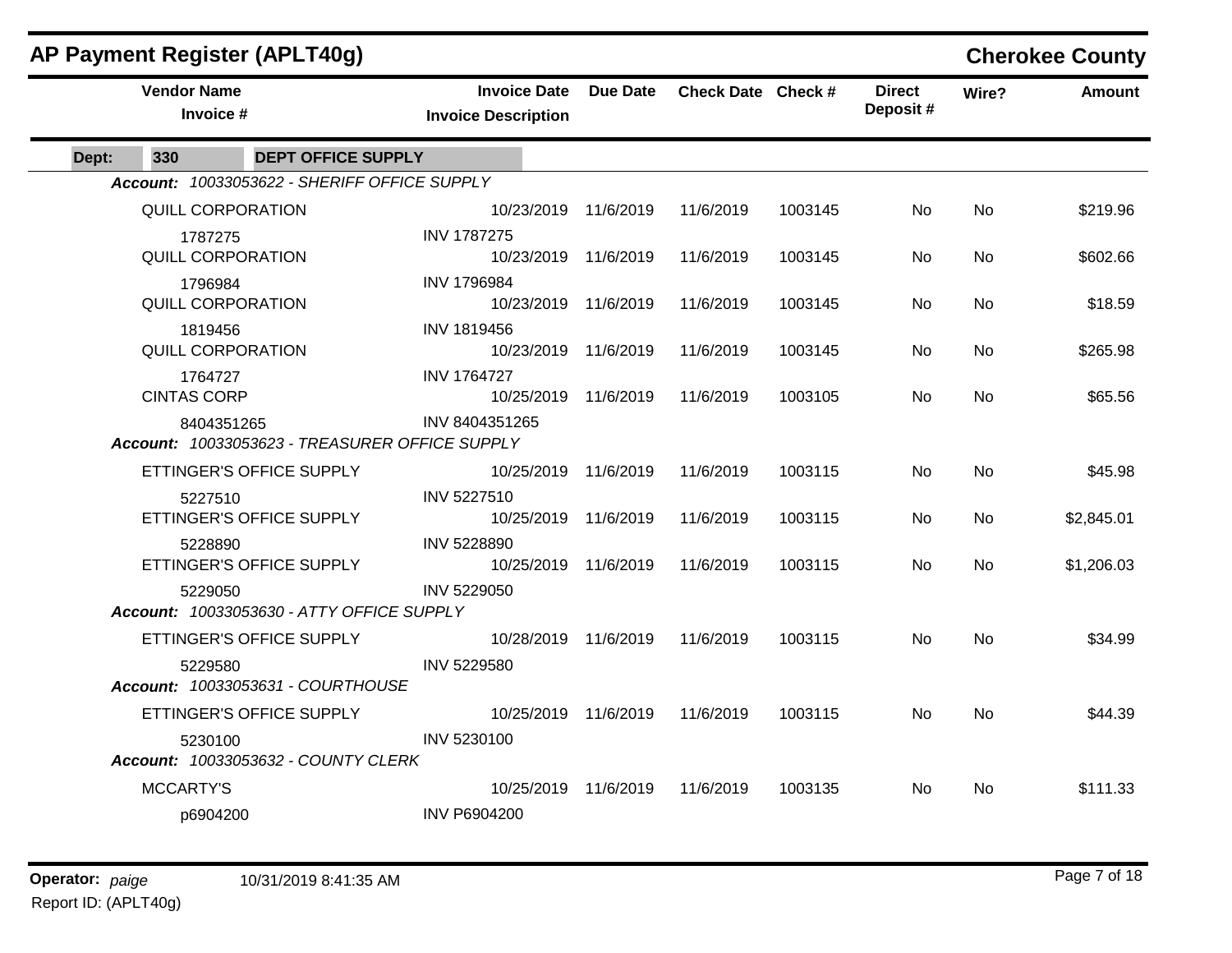|       |                                                | <b>AP Payment Register (APLT40g)</b>            |                                                   |           |                    |         |                           |       | <b>Cherokee County</b> |
|-------|------------------------------------------------|-------------------------------------------------|---------------------------------------------------|-----------|--------------------|---------|---------------------------|-------|------------------------|
|       | <b>Vendor Name</b>                             | Invoice #                                       | <b>Invoice Date</b><br><b>Invoice Description</b> | Due Date  | Check Date Check # |         | <b>Direct</b><br>Deposit# | Wire? | <b>Amount</b>          |
|       |                                                | <b>Subtotal for Department: 330:</b>            |                                                   |           |                    |         |                           |       | \$5,460.48             |
|       | <b>Subtotal for Fund: 100:</b>                 |                                                 |                                                   |           |                    |         |                           |       |                        |
|       |                                                |                                                 |                                                   |           |                    |         |                           |       | \$61,155.23            |
| Fund: | 110                                            | <b>ROAD AND BRIDGE</b>                          |                                                   |           |                    |         |                           |       |                        |
| Dept: | 000                                            | <b>NON-DEPARTMENTAL</b>                         |                                                   |           |                    |         |                           |       |                        |
|       |                                                | Account: 11000053031 - DIESEL FUEL              |                                                   |           |                    |         |                           |       |                        |
|       | MFA OIL - NEOSHO 1055                          |                                                 | 10/21/2019 11/6/2019                              |           | 11/6/2019          | 1003137 | No                        | No    | \$1,134.14             |
|       | 1319139 HWY<br>MFA OIL - NEOSHO 1055           |                                                 | INV #1319139<br>10/21/2019 11/6/2019              |           | 11/6/2019          | 1003137 | No                        | No    | \$2,215.78             |
|       | 1318581 HWY<br>MFA OIL - NEOSHO 1055           |                                                 | INV #1318581<br>10/28/2019 11/6/2019              |           | 11/6/2019          | 1003137 | No                        | No    | \$572.42               |
|       |                                                | 1330397 HWY<br>MFA OIL - NEOSHO 1055            | INV #1330397<br>10/24/2019                        | 11/6/2019 | 11/6/2019          | 1003137 | No                        | No    | \$575.89               |
|       |                                                | 1324425 HWY<br>MFA OIL - NEOSHO 1055            | INV #1324425<br>10/24/2019                        | 11/6/2019 | 11/6/2019          | 1003137 | No                        | No    | \$1,552.98             |
|       |                                                | 1326018HWY<br>Account: 11000053032 - OIL/GREASE | INV #1326018                                      |           |                    |         |                           |       |                        |
|       |                                                | FROST OIL COMPANY                               | 10/23/2019                                        | 11/6/2019 | 11/6/2019          | 1003118 | No                        | No    | \$622.62               |
|       |                                                | 191608-IN HWY<br>Account: 11000053034 - ASPHALT | INV #191608-IN                                    |           |                    |         |                           |       |                        |
|       |                                                | TEETER'S ASPHALT & MATERIALS                    | 10/16/2019 11/6/2019                              |           | 11/6/2019          | 1003150 | No                        | No    | \$1,016.70             |
|       | 7846 HWY<br>Account: 11000053037 - SIGNS/POSTS |                                                 | INV #7846                                         |           |                    |         |                           |       |                        |
|       |                                                | NATIONAL SIGN CO INC                            | 10/22/2019                                        | 11/6/2019 | 11/6/2019          | 1003141 | No                        | No    | \$299.70               |
|       | IN-191616 HWY<br>NATIONAL SIGN CO INC          |                                                 | INV # IN-191616<br>10/22/2019                     | 11/6/2019 | 11/6/2019          | 1003141 | No                        | No    | \$2,086.55             |
|       |                                                | IN-191615 HWY                                   | INV # IN-191615                                   |           |                    |         |                           |       |                        |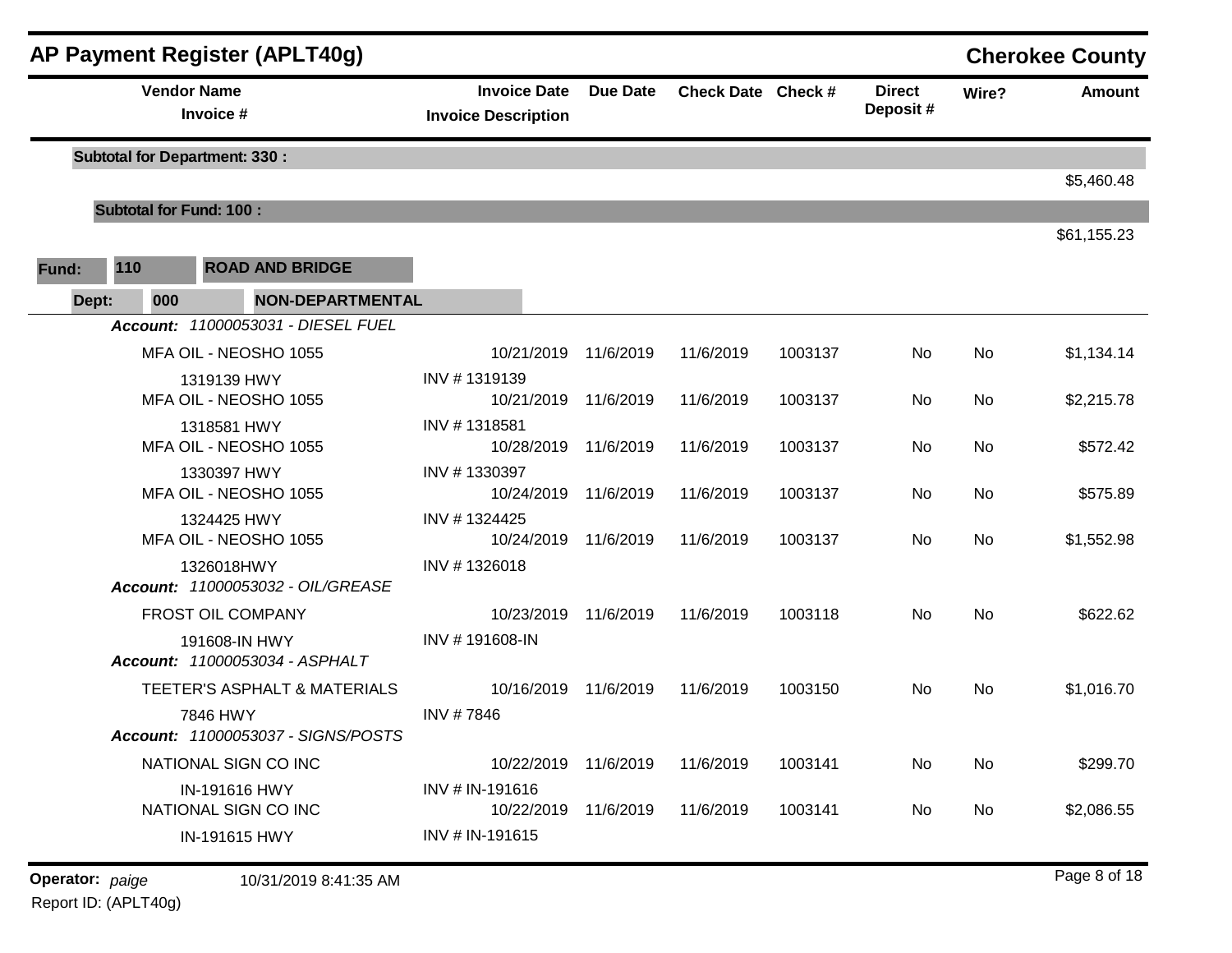| AP Payment Register (APLT40g)                                          |                                                   |                 |                    |         |                           |           | <b>Cherokee County</b> |
|------------------------------------------------------------------------|---------------------------------------------------|-----------------|--------------------|---------|---------------------------|-----------|------------------------|
| <b>Vendor Name</b><br>Invoice #                                        | <b>Invoice Date</b><br><b>Invoice Description</b> | <b>Due Date</b> | Check Date Check # |         | <b>Direct</b><br>Deposit# | Wire?     | <b>Amount</b>          |
| NATIONAL SIGN CO INC                                                   | 10/22/2019                                        | 11/6/2019       | 11/6/2019          | 1003141 | No                        | <b>No</b> | \$174.00               |
| <b>IN-191617 HWY</b><br>Account: 11000053042 - BREAKROOM SUPPLIES      | INV # IN-191617                                   |                 |                    |         |                           |           |                        |
| CLEAN THE UNIFORM CO JOPLIN                                            | 10/21/2019 11/6/2019                              |                 | 11/6/2019          | 1003106 | No.                       | No.       | \$85.79                |
| 20095610 HWY<br>APPLEMARKET                                            | INV # 20095610<br>10/15/2019                      | 11/6/2019       | 11/6/2019          | 1003091 | No.                       | <b>No</b> | \$13.34                |
| 36070122 HWY<br>APPLEMARKET                                            | INV #36070122<br>10/22/2019                       | 11/6/2019       | 11/6/2019          | 1003091 | No                        | No.       | \$14.27                |
| 36070107 HWY<br>Account: 11000053074 - UTILITIES/TELEPHONE BILLS       | INV #36070107                                     |                 |                    |         |                           |           |                        |
| <b>KANSAS GAS SERVICE</b>                                              | 10/18/2019 11/6/2019                              |                 | 11/6/2019          | 1003129 | No.                       | No.       | \$195.62               |
| 510148149119141118 HWY 6<br>Account: 11000053079 - MACHINERY/EQUIPMENT | Acct #510148149119141118                          |                 |                    |         |                           |           |                        |
| NATALINIS AUTOMOTIVE                                                   | 10/22/2019                                        | 11/6/2019       | 11/6/2019          | 1003140 | No                        | <b>No</b> | \$8.99                 |
| 718092 HWY<br>NATALINIS AUTOMOTIVE                                     | INV #718092<br>10/17/2019                         | 11/6/2019       | 11/6/2019          | 1003139 | No.                       | <b>No</b> | \$17.65                |
| 717659 HWY<br>NATALINIS AUTOMOTIVE                                     | INV #717659<br>10/17/2019 11/6/2019               |                 | 11/6/2019          | 1003139 | No                        | No        | \$136.43               |
| 717697 HWY<br>NATALINIS AUTOMOTIVE                                     | INV #717697<br>10/18/2019 11/6/2019               |                 | 11/6/2019          | 1003139 | No.                       | No.       | \$7.74                 |
| 717791 HWY<br>JOHN FABICK TRACTOR CO                                   | INV #717791<br>10/17/2019                         | 11/6/2019       | 11/6/2019          | 1003128 | No                        | No        | \$96.26                |
| PIJ00374714 HWY<br>NATALINIS AUTOMOTIVE                                | INV # PIJ00374714<br>10/22/2019                   | 11/6/2019       | 11/6/2019          | 1003140 | No.                       | No.       | \$20.82                |
| 718026 HWY<br>NATALINIS AUTOMOTIVE                                     | INV #718026<br>10/22/2019                         | 11/6/2019       | 11/6/2019          | 1003140 | No.                       | No.       | \$70.24                |
| 718056 HWY<br>FARMERS COOPERATIVE ASSOCIATION                          | INV #718056<br>10/18/2019 11/6/2019               |                 | 11/6/2019          | 1003116 | No                        | No        | \$27.78                |
| 261418 HWY                                                             | INV # 261418                                      |                 |                    |         |                           |           |                        |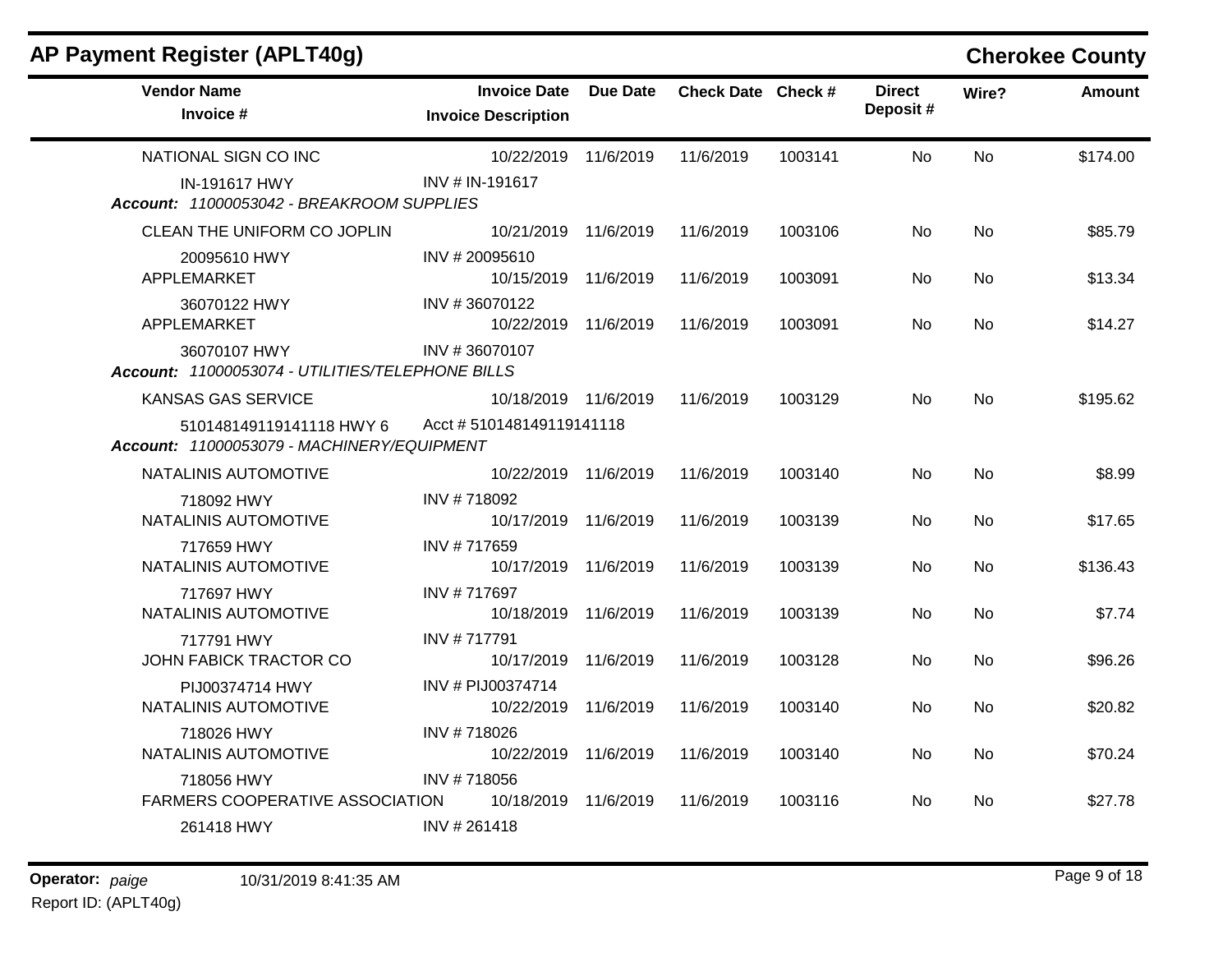## **AP Payment Register (APLT40g) Cherokee County**

 $\overline{\phantom{a}}$ 

| <b>Vendor Name</b><br>Invoice #                | <b>Invoice Date</b><br><b>Invoice Description</b> | Due Date  | Check Date Check # |         | <b>Direct</b><br>Deposit# | Wire?     | <b>Amount</b> |
|------------------------------------------------|---------------------------------------------------|-----------|--------------------|---------|---------------------------|-----------|---------------|
| JOHN FABICK TRACTOR CO                         | 10/25/2019 11/6/2019                              |           | 11/6/2019          | 1003128 | <b>No</b>                 | <b>No</b> | \$12.25       |
| PIJ00375318 HWY<br><b>HARBOR FREIGHT TOOLS</b> | INV # PIJ00375318<br>10/15/2019 11/6/2019         |           | 11/6/2019          | 1003121 | No.                       | No        | \$50.34       |
| 30966 HWY<br>NATALINIS AUTOMOTIVE              | INV #30966<br>10/15/2019 11/6/2019                |           | 11/6/2019          | 1003139 | No.                       | No        | \$142.73      |
| 717499 HWY<br>NATALINIS AUTOMOTIVE             | INV #717499<br>10/22/2019 11/6/2019               |           | 11/6/2019          | 1003140 | No                        | No        | \$21.99       |
| 718067 HWY<br>NATALINIS AUTOMOTIVE             | INV #718067<br>10/18/2019 11/6/2019               |           | 11/6/2019          | 1003139 | No.                       | <b>No</b> | \$4.99        |
| 717768 HWY<br>NATALINIS AUTOMOTIVE             | INV #717768<br>10/23/2019 11/6/2019               |           | 11/6/2019          | 1003140 | No                        | No        | \$22.64       |
| 718148 HWY<br>NATALINIS AUTOMOTIVE             | INV #718148<br>10/23/2019 11/6/2019               |           | 11/6/2019          | 1003140 | No                        | No        | \$16.00       |
| 718180 HWY<br>NATALINIS AUTOMOTIVE             | INV #718180<br>10/23/2019 11/6/2019               |           | 11/6/2019          | 1003140 | No.                       | <b>No</b> | \$263.56      |
| 718185 HWY<br>NATALINIS AUTOMOTIVE             | INV #718185<br>10/28/2019 11/6/2019               |           | 11/6/2019          | 1003140 | No.                       | No        | \$42.52       |
| 718572 HWY<br><b>CALLS SERVICE</b>             | INV #718572<br>10/15/2019 11/6/2019               |           | 11/6/2019          | 1003095 | <b>No</b>                 | <b>No</b> | \$261.00      |
| 84366 HWY<br>TRUE VALUE COLUMBUS               | INV #84366<br>10/7/2019                           | 11/6/2019 | 11/6/2019          | 1003155 | No                        | <b>No</b> | \$39.57       |
| A388048 HWY<br>TRUE VALUE COLUMBUS             | INV # A388048<br>10/18/2019 11/6/2019             |           | 11/6/2019          | 1003155 | No.                       | <b>No</b> | \$0.89        |
| A389079 HWY<br>SAFETY-KLEEN SYSTEMS            | INV # A389079<br>10/28/2019                       | 11/6/2019 | 11/6/2019          | 1003146 | No                        | No        | \$288.00      |
| CH43628 HWY<br>JOHN FABICK TRACTOR CO          | PARTS CLEANER<br>10/17/2019 11/6/2019             |           | 11/6/2019          | 1003128 | No                        | No        | \$611.66      |
| PIJ00374715 HWY<br><b>HERITAGE TRACTOR</b>     | INV # PIJ00374715<br>10/11/2019                   | 11/6/2019 | 11/6/2019          | 1003124 | No.                       | No        | \$183.90      |
| 10523492 HWY                                   | INV #10523492                                     |           |                    |         |                           |           |               |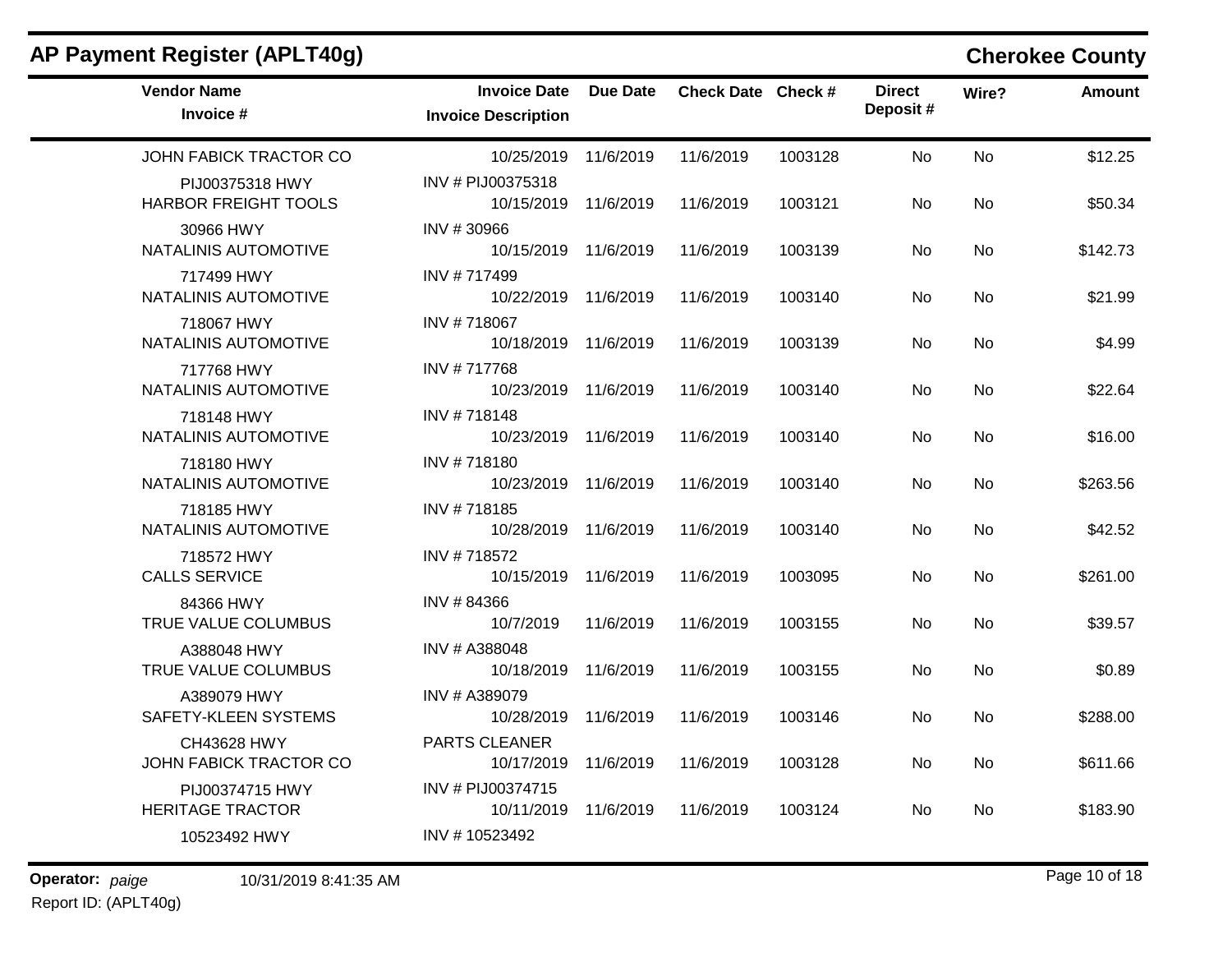| AP Payment Register (APLT40g)                      |                                                   |           |                    |         |                           |           | <b>Cherokee County</b> |
|----------------------------------------------------|---------------------------------------------------|-----------|--------------------|---------|---------------------------|-----------|------------------------|
| <b>Vendor Name</b><br>Invoice #                    | <b>Invoice Date</b><br><b>Invoice Description</b> | Due Date  | Check Date Check # |         | <b>Direct</b><br>Deposit# | Wire?     | <b>Amount</b>          |
| <b>FLEETPRIDE</b>                                  | 10/11/2019                                        | 11/6/2019 | 11/6/2019          | 1003117 | <b>No</b>                 | <b>No</b> | \$193.68               |
| 37693493 HWY<br><b>WESTERMANS EXPRESS LLC</b>      | INV #37693493<br>7/27/2019                        | 11/6/2019 | 11/6/2019          | 1003160 | <b>No</b>                 | No        | \$41.46                |
| <b>WE190015 HWY</b><br>CLEAN THE UNIFORM CO JOPLIN | INV#WE190015<br>10/14/2019                        | 11/6/2019 | 11/6/2019          | 1003106 | No                        | No        | \$14.06                |
| 20093918 HWY<br><b>KIRKLAND</b>                    | INV #20093918<br>10/23/2019 11/6/2019             |           | 11/6/2019          | 1003131 | No                        | No        | \$104.00               |
| 369303 HWY<br>NATALINIS AUTOMOTIVE                 | INV #369303<br>10/22/2019 11/6/2019               |           | 11/6/2019          | 1003140 | <b>No</b>                 | No        | \$35.56                |
| 718021 HWY<br><b>FLEETPRIDE</b>                    | INV #718021<br>10/11/2019                         | 11/6/2019 | 11/6/2019          | 1003117 | <b>No</b>                 | <b>No</b> | \$36.34                |
| 37693492 HWY<br>NATALINIS AUTOMOTIVE               | INV #37693492<br>10/15/2019 11/6/2019             |           | 11/6/2019          | 1003139 | No                        | No        | \$80.00                |
| 717455 HWY<br><b>FLEETPRIDE</b>                    | INV #717455<br>10/11/2019 11/6/2019               |           | 11/6/2019          | 1003117 | No                        | No        | \$73.46                |
| 37693939 HWY<br><b>FLEETPRIDE</b>                  | INV #37693939<br>10/14/2019                       | 11/6/2019 | 11/6/2019          | 1003117 | <b>No</b>                 | No        | \$225.45               |
| 37745183 HWY<br>JAY HATFIELD CHEVROLET             | INV #37745183<br>10/15/2019 11/6/2019             |           | 11/6/2019          | 1003125 | No                        | No        | \$15.96                |
| 17224 HWY<br><b>FLEETPRIDE</b>                     | INV #17224<br>10/21/2019                          | 11/6/2019 | 11/6/2019          | 1003117 | No                        | No        | \$474.30               |
| 38304158 HWY<br><b>FLEETPRIDE</b>                  | INV #38304158<br>10/23/2019 11/6/2019             |           | 11/6/2019          | 1003117 | No                        | No        | \$113.30               |
| 38428772 HWY<br>NATALINIS AUTOMOTIVE               | INV #38428772<br>10/15/2019 11/6/2019             |           | 11/6/2019          | 1003139 | <b>No</b>                 | No        | \$4.47                 |
| 717420 HWY<br>NATALINIS AUTOMOTIVE                 | INV#<br>10/15/2019                                | 11/6/2019 | 11/6/2019          | 1003139 | <b>No</b>                 | No        | \$9.97                 |
| 717418 HWY<br><b>Braden Upholstery LLC</b>         | INV #717418<br>10/23/2019 11/6/2019               |           | 11/6/2019          | 1003093 | <b>No</b>                 | No        | \$212.50               |
| 5408 HWY                                           | INV # 5408                                        |           |                    |         |                           |           |                        |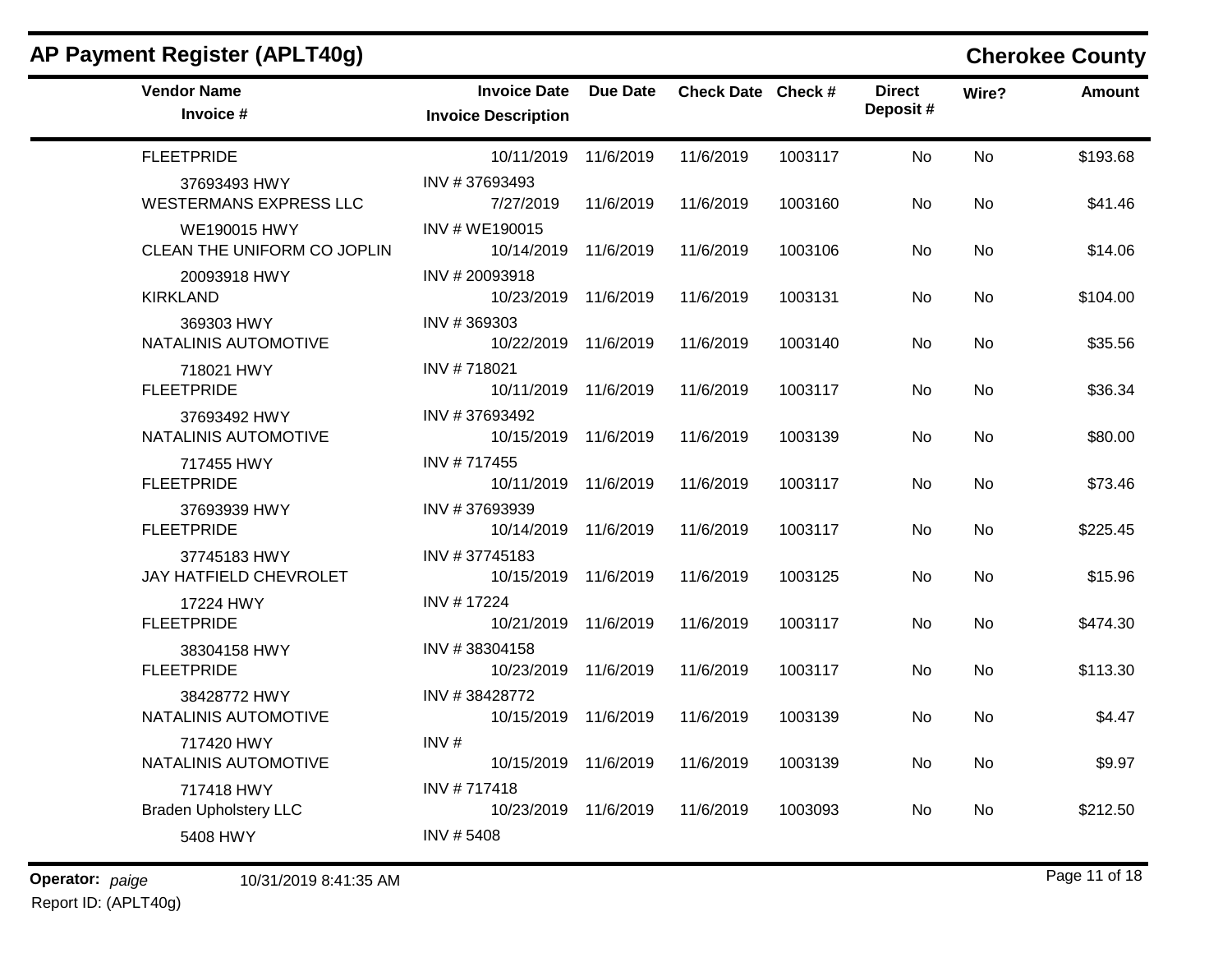|       |                                                         |     |                                      | AP Payment Register (APLT40g)                                                              |                    |                                              |           |           |                           |           |               | <b>Cherokee County</b> |
|-------|---------------------------------------------------------|-----|--------------------------------------|--------------------------------------------------------------------------------------------|--------------------|----------------------------------------------|-----------|-----------|---------------------------|-----------|---------------|------------------------|
|       | <b>Vendor Name</b><br>Invoice #                         |     |                                      | <b>Invoice Date</b><br><b>Due Date</b><br>Check Date Check #<br><b>Invoice Description</b> |                    |                                              |           |           | <b>Direct</b><br>Deposit# | Wire?     | <b>Amount</b> |                        |
|       |                                                         |     | <b>Subtotal for Department: 000:</b> |                                                                                            |                    |                                              |           |           |                           |           |               |                        |
|       |                                                         |     |                                      |                                                                                            |                    |                                              |           |           |                           |           |               | \$14,542.26            |
|       |                                                         |     | <b>Subtotal for Fund: 110:</b>       |                                                                                            |                    |                                              |           |           |                           |           |               |                        |
|       |                                                         |     |                                      |                                                                                            |                    |                                              |           |           |                           |           | \$14,542.26   |                        |
| Fund: | 140                                                     |     | <b>HEALTH</b>                        |                                                                                            |                    |                                              |           |           |                           |           |               |                        |
|       | Dept:                                                   | 000 |                                      | <b>NON-DEPARTMENTAL</b>                                                                    |                    |                                              |           |           |                           |           |               |                        |
|       |                                                         |     |                                      | Account: 14000053021 - PRINTING/OFFICE SUPPLIES                                            |                    |                                              |           |           |                           |           |               |                        |
|       |                                                         |     |                                      | TERESA JANE ROBISON                                                                        |                    | 10/28/2019                                   | 11/6/2019 | 11/6/2019 | 1003151                   | No        | No            | \$7.24                 |
|       | 1106                                                    |     |                                      |                                                                                            | <b>REIMB/WATER</b> |                                              |           |           |                           |           |               |                        |
|       | QUILL CORPORATION                                       |     |                                      | 10/28/2019 11/6/2019                                                                       |                    | 11/6/2019                                    | 1003145   | No        | No                        | \$65.39   |               |                        |
|       | 2028099<br><b>MCCARTY'S</b>                             |     | <b>INV 2028099</b>                   |                                                                                            |                    |                                              |           |           |                           |           |               |                        |
|       |                                                         |     |                                      |                                                                                            |                    | 10/28/2019                                   | 11/6/2019 | 11/6/2019 | 1003135                   | No.       | No            | \$73.98                |
|       |                                                         |     | P68673-00<br>QUILL CORPORATION       |                                                                                            |                    | <b>INV P68673-00</b><br>10/28/2019 11/6/2019 |           | 11/6/2019 | 1003145                   | No.       | No            | \$27.24                |
|       |                                                         |     | 2044603                              |                                                                                            | INV 2044603        |                                              |           |           |                           |           |               |                        |
|       |                                                         |     |                                      | Account: 14000053043 - HEALTH DEPT MED SUPPLIES                                            |                    |                                              |           |           |                           |           |               |                        |
|       |                                                         |     |                                      | COMMUNITY HEALTH CENTER OF SEK INC                                                         |                    | 10/28/2019                                   | 11/6/2019 | 11/6/2019 | 1003109                   | No        | No            | \$525.00               |
|       |                                                         |     | 1508                                 |                                                                                            | <b>INV 1508</b>    |                                              |           |           |                           |           |               |                        |
|       |                                                         |     |                                      | Account: 14000053072 - GAS, ELECTRIC, WATER/PHONE                                          |                    |                                              |           |           |                           |           |               |                        |
|       |                                                         |     |                                      | EMPIRE DISTRICT ELECTRIC COMPANY                                                           |                    | 10/28/2019                                   | 11/6/2019 | 11/6/2019 | 1003114                   | <b>No</b> | <b>No</b>     | \$878.00               |
|       |                                                         |     | 1106 HE                              |                                                                                            |                    | ACCT 616527-32-1                             |           |           |                           |           |               |                        |
|       |                                                         |     |                                      | <b>KANSAS GAS SERVICE</b>                                                                  |                    | 10/28/2019 11/6/2019                         |           | 11/6/2019 | 1003129                   | <b>No</b> | No            | \$96.00                |
|       | 1106 HE<br>Account: 14000053076 - PROFESSIONAL SERVICES |     |                                      | ACCT 510080477 1188672 27                                                                  |                    |                                              |           |           |                           |           |               |                        |
|       |                                                         |     | <b>CDL ELECTRIC</b>                  |                                                                                            |                    | 10/28/2019 11/6/2019                         |           | 11/6/2019 | 1003097                   | No.       | No.           | \$150.00               |
|       |                                                         |     | W15496                               | Account: 14000053182 - CONTRACTS                                                           | <b>INV W15496</b>  |                                              |           |           |                           |           |               |                        |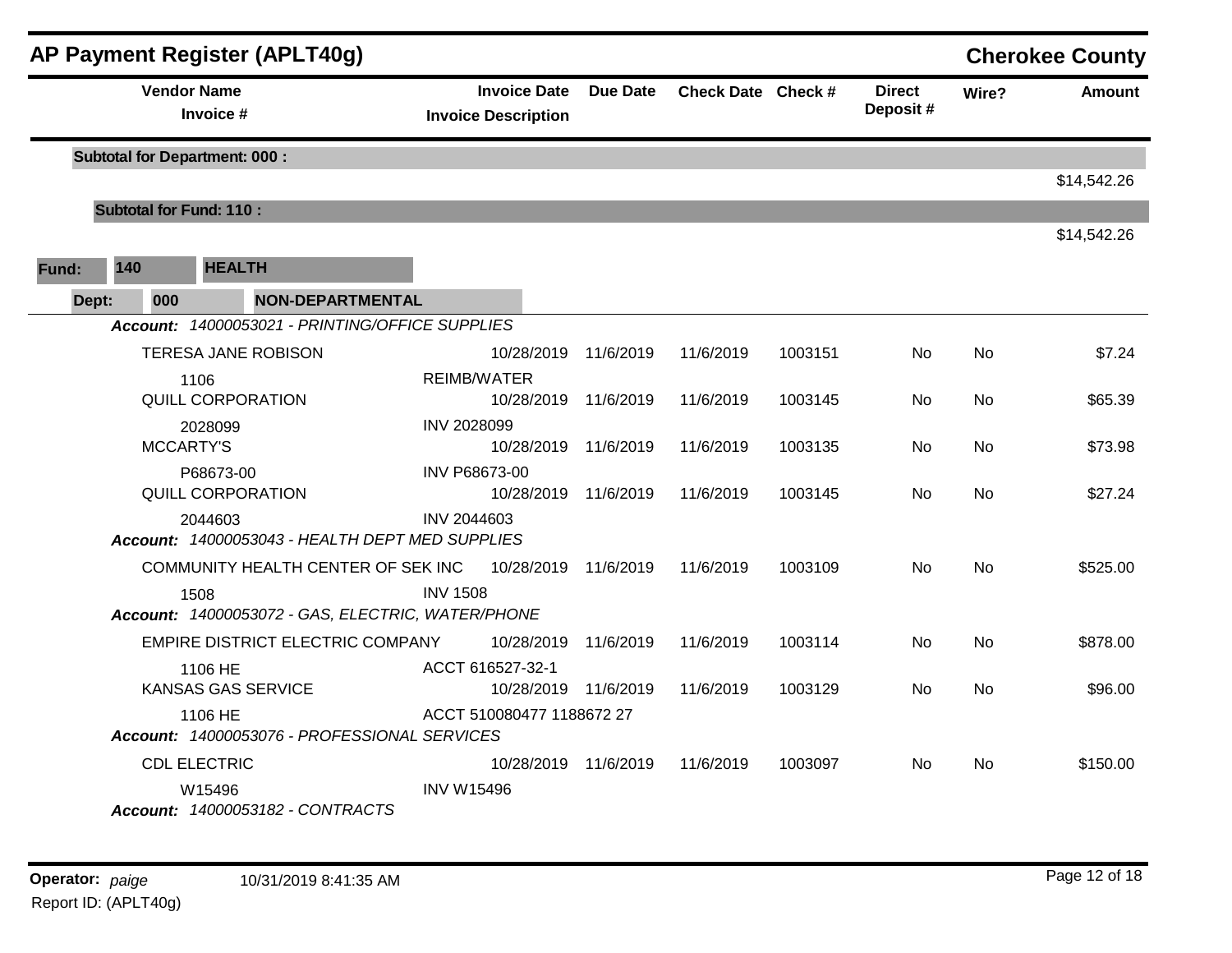|                 |     |                    | AP Payment Register (APLT40g)                     |                                                   |                 |                    |         |                           |           | <b>Cherokee County</b> |
|-----------------|-----|--------------------|---------------------------------------------------|---------------------------------------------------|-----------------|--------------------|---------|---------------------------|-----------|------------------------|
|                 |     | <b>Vendor Name</b> | Invoice #                                         | <b>Invoice Date</b><br><b>Invoice Description</b> | <b>Due Date</b> | Check Date Check # |         | <b>Direct</b><br>Deposit# | Wire?     | <b>Amount</b>          |
|                 |     |                    | QUALITY PEST CONTROL INC                          | 10/28/2019                                        | 11/6/2019       | 11/6/2019          | 1003144 | No                        | <b>No</b> | \$50.00                |
|                 |     |                    | 106277                                            | <b>INV 106277</b>                                 |                 |                    |         |                           |           |                        |
|                 |     |                    | <b>Subtotal for Department: 000:</b>              |                                                   |                 |                    |         |                           |           |                        |
|                 |     |                    | <b>Subtotal for Fund: 140:</b>                    |                                                   |                 |                    |         |                           |           | \$1,872.85             |
|                 |     |                    |                                                   |                                                   |                 |                    |         |                           |           | \$1,872.85             |
| Fund:           | 160 |                    | <b>DIRECT ELECTION</b>                            |                                                   |                 |                    |         |                           |           |                        |
| Dept:           |     | 000                | <b>NON-DEPARTMENTAL</b>                           |                                                   |                 |                    |         |                           |           |                        |
|                 |     |                    | Account: 16000053021 - PRINTING/OFFICE SUPPLIES   |                                                   |                 |                    |         |                           |           |                        |
|                 |     |                    | LOCKWOOD ELECTIONS                                | 10/24/2019 11/6/2019                              |                 | 11/6/2019          | 1003133 | No                        | <b>No</b> | \$278.86               |
|                 |     | 168                |                                                   | <b>INV 168</b>                                    |                 |                    |         |                           |           |                        |
|                 |     |                    | <b>LOCKWOOD ELECTIONS</b>                         | 10/24/2019 11/6/2019                              |                 | 11/6/2019          | 1003133 | No.                       | No        | \$516.88               |
|                 |     | 197                | Account: 16000053078 - LEGAL PRINTING/ADVERTISING | <b>INV 197</b>                                    |                 |                    |         |                           |           |                        |
|                 |     |                    | <b>COLUMBUS NEWS REPORT</b>                       | 10/23/2019 11/6/2019                              |                 | 11/6/2019          | 1003108 | No.                       | No        | \$312.00               |
|                 |     |                    | 1022                                              | <b>LEGAL NOTICE/CANDIDATES</b>                    |                 |                    |         |                           |           |                        |
|                 |     |                    | <b>Subtotal for Department: 000:</b>              |                                                   |                 |                    |         |                           |           |                        |
|                 |     |                    |                                                   |                                                   |                 |                    |         |                           |           | \$1,107.74             |
|                 |     |                    | <b>Subtotal for Fund: 160:</b>                    |                                                   |                 |                    |         |                           |           |                        |
|                 |     |                    |                                                   |                                                   |                 |                    |         |                           |           | \$1,107.74             |
| Fund:           | 220 |                    | <b>AMBULANCE</b>                                  |                                                   |                 |                    |         |                           |           |                        |
| Dept:           |     | 000                | <b>NON-DEPARTMENTAL</b>                           |                                                   |                 |                    |         |                           |           |                        |
|                 |     |                    | Account: 22000053089 - OTHER CONTRACTUAL          |                                                   |                 |                    |         |                           |           |                        |
|                 |     |                    | CHEROKEE COUNTY AMBULANCE-DIST #3                 | 10/28/2019 11/6/2019                              |                 | 11/6/2019          | 1003101 | No                        | No        | \$16,077.33            |
|                 |     |                    | 1106                                              | MONTHLY SUBSIDY                                   |                 |                    |         |                           |           |                        |
|                 |     |                    | CHEROKEE COUNTY AMBULANCE-DIST #2                 | 10/28/2019 11/6/2019                              |                 | 11/6/2019          | 1003100 | No                        | No        | \$16,877.33            |
|                 |     |                    | 1106                                              | MONTHLY SUBSIDY                                   |                 |                    |         |                           |           |                        |
| Operator: paige |     |                    | 10/31/2019 8:41:35 AM                             |                                                   |                 |                    |         |                           |           | Page 13 of 18          |

Report ID: (APLT40g)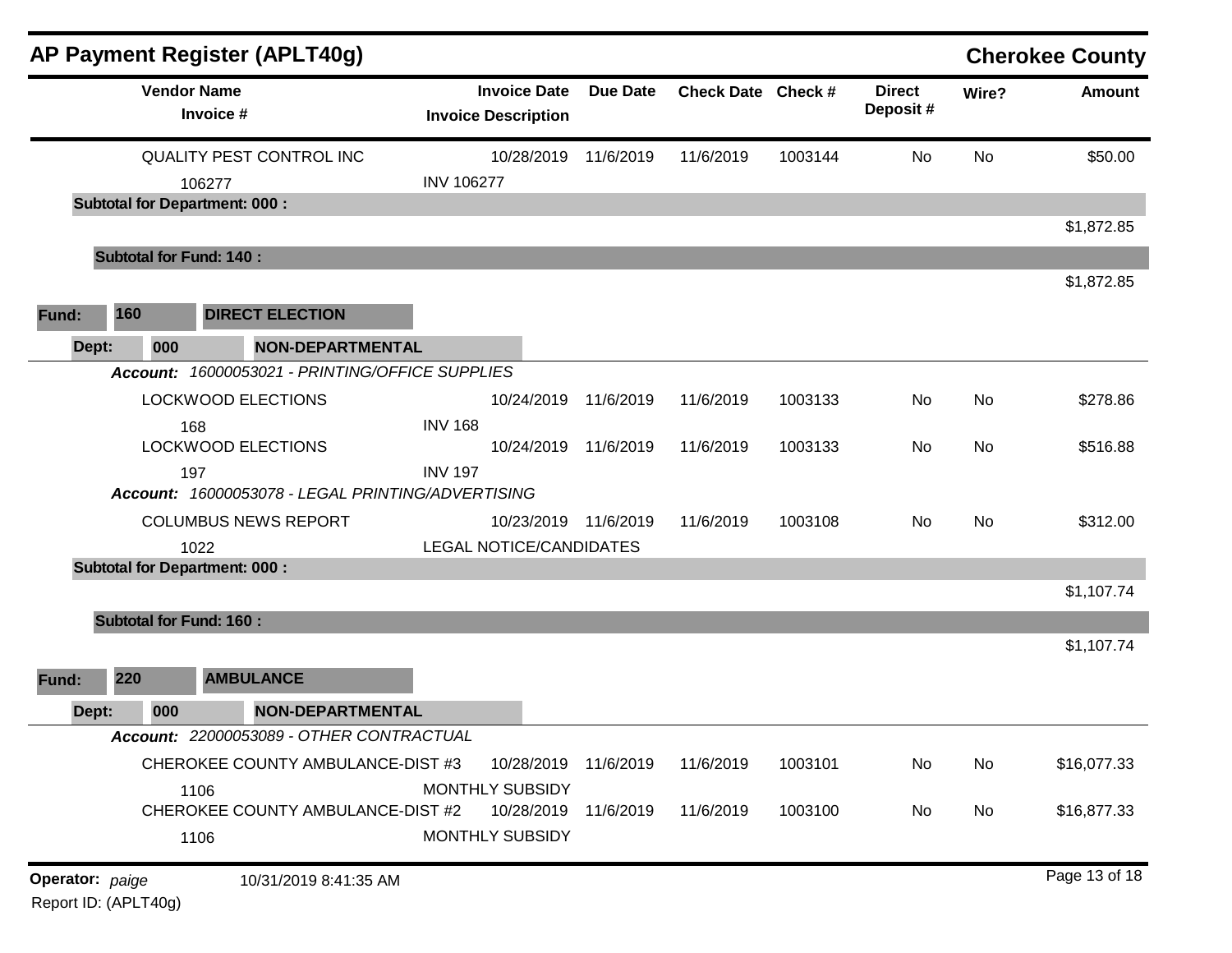|       |     |                                                | AP Payment Register (APLT40g)            |                   |                                                   |                 |                    |         |                           |           | <b>Cherokee County</b> |
|-------|-----|------------------------------------------------|------------------------------------------|-------------------|---------------------------------------------------|-----------------|--------------------|---------|---------------------------|-----------|------------------------|
|       |     | <b>Vendor Name</b><br>Invoice #                |                                          |                   | <b>Invoice Date</b><br><b>Invoice Description</b> | <b>Due Date</b> | Check Date Check # |         | <b>Direct</b><br>Deposit# | Wire?     | <b>Amount</b>          |
|       |     |                                                | CHEROKEE COUNTY AMBULANCE-DIST #1        |                   | 10/28/2019                                        | 11/6/2019       | 11/6/2019          | 1003099 | <b>No</b>                 | <b>No</b> | \$16,877.33            |
|       |     | 1106                                           |                                          |                   | <b>MONTHLY SUBSIDY</b>                            |                 |                    |         |                           |           |                        |
|       |     | <b>Subtotal for Department: 000:</b>           |                                          |                   |                                                   |                 |                    |         |                           |           |                        |
|       |     |                                                |                                          |                   |                                                   |                 |                    |         |                           |           | \$49,831.99            |
|       |     | <b>Subtotal for Fund: 220:</b>                 |                                          |                   |                                                   |                 |                    |         |                           |           |                        |
|       |     |                                                |                                          |                   |                                                   |                 |                    |         |                           |           | \$49,831.99            |
| Fund: | 224 |                                                | <b>CHEROKEE COUNTY 911</b>               |                   |                                                   |                 |                    |         |                           |           |                        |
| Dept: |     | 000                                            | NON-DEPARTMENTAL                         |                   |                                                   |                 |                    |         |                           |           |                        |
|       |     |                                                | Account: 22400053300 - MISC PAID OUT     |                   |                                                   |                 |                    |         |                           |           |                        |
|       |     | <b>VERIZON WIRELESS</b>                        |                                          |                   | 10/28/2019                                        | 11/6/2019       | 11/6/2019          | 1003157 | No                        | No        | \$1,000.25             |
|       |     | 1106                                           |                                          |                   | INV 9840407094                                    |                 |                    |         |                           |           |                        |
|       |     | <b>OMNIGO SOFTWARE</b>                         |                                          |                   | 10/23/2019                                        | 11/6/2019       | 11/6/2019          | 1003142 | No                        | No        | \$34,073.52            |
|       |     | IOS003314                                      |                                          |                   | <b>INV I-OS003314</b>                             |                 |                    |         |                           |           |                        |
|       |     | <b>Subtotal for Department: 000:</b>           |                                          |                   |                                                   |                 |                    |         |                           |           |                        |
|       |     |                                                |                                          |                   |                                                   |                 |                    |         |                           |           | \$35,073.77            |
|       |     | <b>Subtotal for Fund: 224:</b>                 |                                          |                   |                                                   |                 |                    |         |                           |           |                        |
|       |     |                                                |                                          |                   |                                                   |                 |                    |         |                           |           | \$35,073.77            |
| Fund: | 230 |                                                | <b>APPRAISER COSTS</b>                   |                   |                                                   |                 |                    |         |                           |           |                        |
| Dept: |     | 000                                            | <b>NON-DEPARTMENTAL</b>                  |                   |                                                   |                 |                    |         |                           |           |                        |
|       |     |                                                | Account: 23000053089 - OTHER CONTRACTUAL |                   |                                                   |                 |                    |         |                           |           |                        |
|       |     | <b>APEX SOFTWARE</b>                           |                                          |                   | 10/23/2019                                        | 11/6/2019       | 11/6/2019          | 1003090 | No                        | <b>No</b> | \$990.00               |
|       |     |                                                |                                          | <b>INV 306935</b> |                                                   |                 |                    |         |                           |           |                        |
|       |     | 306935<br><b>Subtotal for Department: 000:</b> |                                          |                   |                                                   |                 |                    |         |                           |           |                        |
|       |     |                                                |                                          |                   |                                                   |                 |                    |         |                           |           | \$990.00               |
|       |     |                                                |                                          |                   |                                                   |                 |                    |         |                           |           |                        |
|       |     | <b>Subtotal for Fund: 230:</b>                 |                                          |                   |                                                   |                 |                    |         |                           |           |                        |
|       |     |                                                |                                          |                   |                                                   |                 |                    |         |                           |           | \$990.00               |
|       |     |                                                |                                          |                   |                                                   |                 |                    |         |                           |           |                        |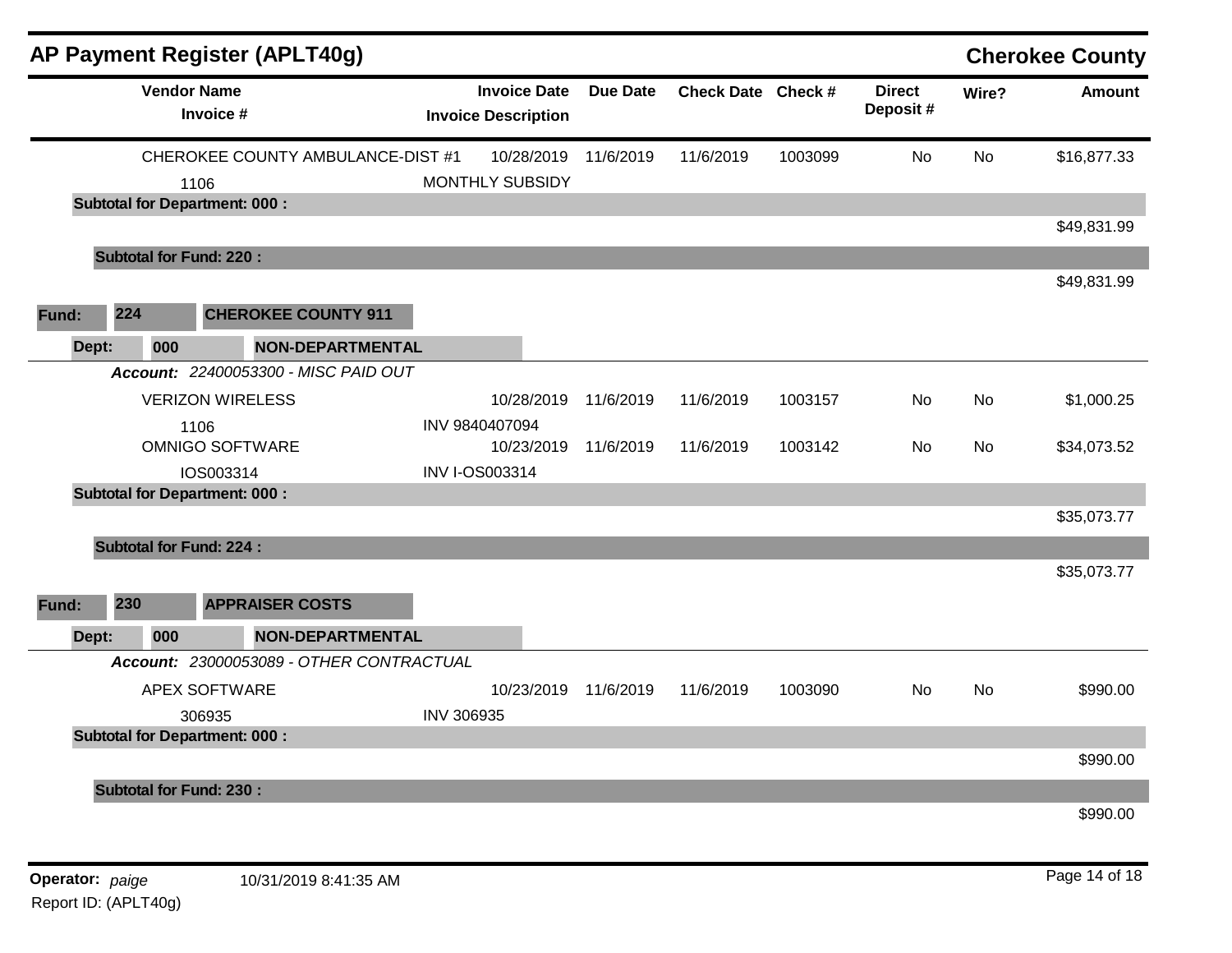|                      |                                | <b>AP Payment Register (APLT40g)</b>        |                                                   |                 |                    |         |                           |       | <b>Cherokee County</b> |
|----------------------|--------------------------------|---------------------------------------------|---------------------------------------------------|-----------------|--------------------|---------|---------------------------|-------|------------------------|
|                      |                                | <b>Vendor Name</b><br>Invoice #             | <b>Invoice Date</b><br><b>Invoice Description</b> | <b>Due Date</b> | Check Date Check # |         | <b>Direct</b><br>Deposit# | Wire? | <b>Amount</b>          |
| Fund:                | 260                            | <b>EMPLOYEE BENEFITS</b>                    |                                                   |                 |                    |         |                           |       |                        |
| Dept:                | 000                            | <b>NON-DEPARTMENTAL</b>                     |                                                   |                 |                    |         |                           |       |                        |
|                      |                                | Account: 26000053216 - VSP Insurance        |                                                   |                 |                    |         |                           |       |                        |
|                      |                                | <b>VISION SERVICE PLAN</b>                  | 10/23/2019 11/6/2019                              |                 | 11/6/2019          | 1003159 | No.                       | No    | \$1,569.99             |
|                      |                                | 807690803                                   | ID 30086480/NOV 2019                              |                 |                    |         |                           |       |                        |
|                      |                                | <b>Subtotal for Department: 000:</b>        |                                                   |                 |                    |         |                           |       |                        |
|                      |                                |                                             |                                                   |                 |                    |         |                           |       | \$1,569.99             |
|                      | <b>Subtotal for Fund: 260:</b> |                                             |                                                   |                 |                    |         |                           |       |                        |
|                      |                                |                                             |                                                   |                 |                    |         |                           |       | \$1,569.99             |
| Fund:                | 300                            | <b>SERVICE FOR ELDERLY</b>                  |                                                   |                 |                    |         |                           |       |                        |
|                      |                                |                                             |                                                   |                 |                    |         |                           |       |                        |
| Dept:                | 000                            | <b>NON-DEPARTMENTAL</b>                     |                                                   |                 |                    |         |                           |       |                        |
|                      |                                | Account: 30000053072 - GAS, ELECTRIC, WATER |                                                   |                 |                    |         |                           |       |                        |
|                      |                                | KANSAS GAS SERVICE                          | 10/28/2019 11/6/2019                              |                 | 11/6/2019          | 1003129 | No                        | No    | \$49.00                |
|                      |                                | 1106                                        | ACCT 510020083 1175382 00                         |                 |                    |         |                           |       |                        |
|                      |                                | EMPIRE DISTRICT ELECTRIC COMPANY            | 10/24/2019 11/6/2019                              |                 | 11/6/2019          | 1003114 | No                        | No    | \$179.68               |
|                      |                                | 1106 EL                                     | ACCT 828267-31-0                                  |                 |                    |         |                           |       |                        |
|                      |                                | KANSAS GAS SERVICE                          | 10/28/2019 11/6/2019                              |                 | 11/6/2019          | 1003129 | No                        | No    | \$38.82                |
|                      |                                | 1106 EL<br>KANSAS GAS SERVICE               | ACCT 512076592 1191351 09<br>10/28/2019 11/6/2019 |                 | 11/6/2019          | 1003129 | No                        | No    | \$33.82                |
|                      |                                | 1106 EL1                                    | ACCT 510724504 2014982 18                         |                 |                    |         |                           |       |                        |
|                      |                                | EMPIRE DISTRICT ELECTRIC COMPANY            | 10/25/2019 11/6/2019                              |                 | 11/6/2019          | 1003114 | No                        | No    | \$177.63               |
|                      |                                | 1106 EL1                                    | ACCT 124991-59-7                                  |                 |                    |         |                           |       |                        |
|                      |                                | <b>Subtotal for Department: 000:</b>        |                                                   |                 |                    |         |                           |       |                        |
|                      |                                |                                             |                                                   |                 |                    |         |                           |       | \$478.95               |
|                      | <b>Subtotal for Fund: 300:</b> |                                             |                                                   |                 |                    |         |                           |       |                        |
|                      |                                |                                             |                                                   |                 |                    |         |                           |       | \$478.95               |
|                      |                                |                                             |                                                   |                 |                    |         |                           |       |                        |
| Fund:                | 330                            | <b>SEWER DISTRICT#1 OPER</b>                |                                                   |                 |                    |         |                           |       |                        |
| Operator: paige      |                                | 10/31/2019 8:41:35 AM                       |                                                   |                 |                    |         |                           |       | Page 15 of 18          |
| Report ID: (APLT40g) |                                |                                             |                                                   |                 |                    |         |                           |       |                        |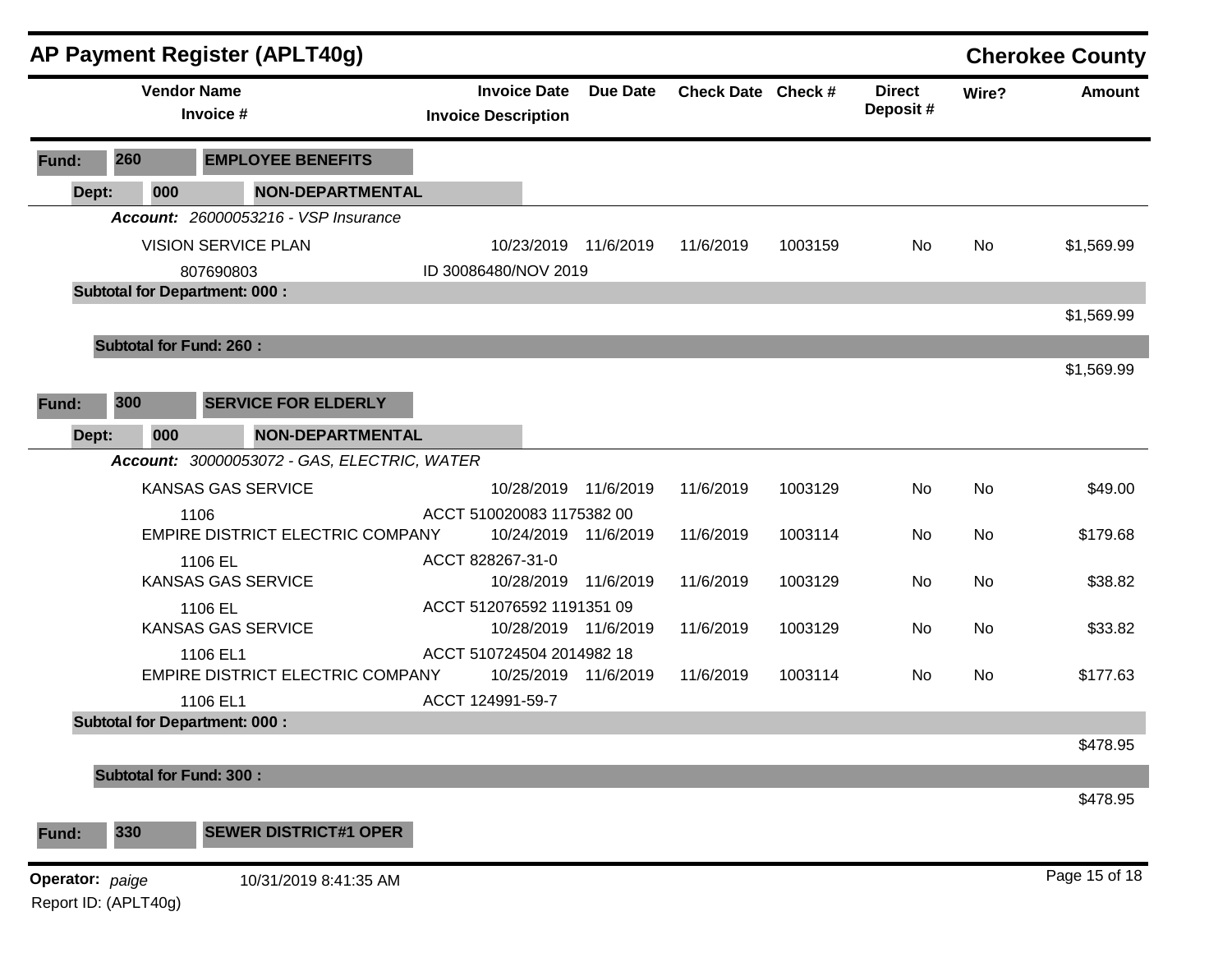|       |                                      | <b>AP Payment Register (APLT40g)</b>                          |                                                   |                      |                    |         |                           |           | <b>Cherokee County</b> |
|-------|--------------------------------------|---------------------------------------------------------------|---------------------------------------------------|----------------------|--------------------|---------|---------------------------|-----------|------------------------|
|       | <b>Vendor Name</b><br>Invoice #      |                                                               | <b>Invoice Date</b><br><b>Invoice Description</b> | <b>Due Date</b>      | Check Date Check # |         | <b>Direct</b><br>Deposit# | Wire?     | <b>Amount</b>          |
| Dept: | 000                                  | <b>NON-DEPARTMENTAL</b>                                       |                                                   |                      |                    |         |                           |           |                        |
|       |                                      | Account: 33000053072 - GAS, ELECTRIC, WATER                   |                                                   |                      |                    |         |                           |           |                        |
|       |                                      | EMPIRE DISTRICT ELECTRIC COMPANY                              | 10/15/2019                                        | 11/6/2019            | 11/6/2019          | 1003114 | No.                       | No.       | \$593.03               |
|       |                                      | 547731-85-1 SEWER 6<br>Account: 33000053074 - TELEPHONE BILLS | ACCT #547731-85-1                                 |                      |                    |         |                           |           |                        |
|       | <b>CENTURYLINK</b>                   |                                                               | 10/23/2019                                        | 11/6/2019            | 11/6/2019          | 1003098 | <b>No</b>                 | <b>No</b> | \$185.68               |
|       |                                      | 438097159 SEWER 6<br>Account: 33000053089 - OTHER CONTRACTUAL | ACCT# 438097159                                   |                      |                    |         |                           |           |                        |
|       | <b>SJE RHOMBUS</b>                   |                                                               | 10/11/2019                                        | 11/6/2019            | 11/6/2019          | 1003149 | No.                       | <b>No</b> | \$120.00               |
|       |                                      | CD99347891 SEWER                                              | INV # CD99347891                                  |                      |                    |         |                           |           |                        |
|       | <b>Subtotal for Department: 000:</b> |                                                               |                                                   |                      |                    |         |                           |           |                        |
|       | <b>Subtotal for Fund: 330:</b>       |                                                               |                                                   |                      |                    |         |                           |           | \$898.71               |
|       |                                      |                                                               |                                                   |                      |                    |         |                           |           | \$898.71               |
|       |                                      |                                                               |                                                   |                      |                    |         |                           |           |                        |
| Fund: | 450                                  | <b>TOURISM &amp; CONVENTION</b>                               |                                                   |                      |                    |         |                           |           |                        |
| Dept: | 000                                  | <b>NON-DEPARTMENTAL</b>                                       |                                                   |                      |                    |         |                           |           |                        |
|       |                                      | Account: 45000053089 - OTHER CONTRACTUAL                      |                                                   |                      |                    |         |                           |           |                        |
|       |                                      | CHEROKEE COUNTY TOURISM GRANT PRO                             | 10/23/2019                                        | 11/6/2019            | 11/6/2019          | 1003103 | No                        | <b>No</b> | \$483.74               |
|       | 1106                                 |                                                               | <b>GUEST TAX DISTRIBUTION</b>                     |                      |                    |         |                           |           |                        |
|       |                                      | BAXTER SPRINGS CHAMBER OF COMMERC                             |                                                   | 10/23/2019 11/6/2019 | 11/6/2019          | 1003092 | No                        | No        | \$725.60               |
|       | 1106                                 |                                                               | <b>GUEST TAX DISTRIBUTION</b>                     |                      |                    |         |                           |           |                        |
|       |                                      | COLUMBUS CHAMBER OF COMMERCE                                  |                                                   | 10/23/2019 11/6/2019 | 11/6/2019          | 1003107 | No.                       | No.       | \$725.60               |
|       | 1106                                 |                                                               | <b>GUEST TAX DISTRIBUTION</b>                     |                      |                    |         |                           |           |                        |
|       | <b>Subtotal for Department: 000:</b> |                                                               |                                                   |                      |                    |         |                           |           |                        |
|       |                                      |                                                               |                                                   |                      |                    |         |                           |           | \$1,934.94             |
|       | <b>Subtotal for Fund: 450:</b>       |                                                               |                                                   |                      |                    |         |                           |           |                        |
|       |                                      |                                                               |                                                   |                      |                    |         |                           |           | \$1.934.94             |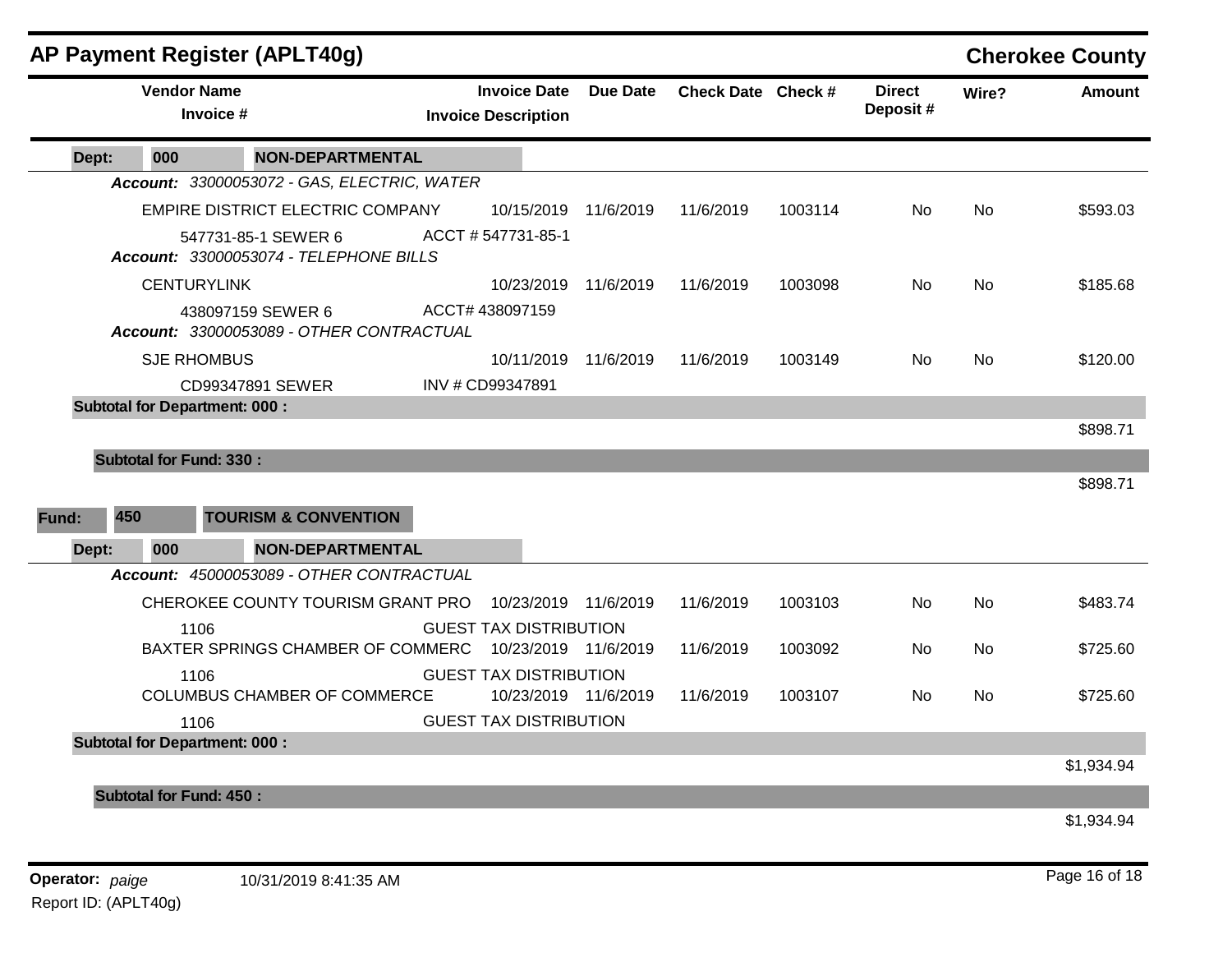| AP Payment Register (APLT40g)     |                                                     |                            |                                   |                           |       | <b>Cherokee County</b> |
|-----------------------------------|-----------------------------------------------------|----------------------------|-----------------------------------|---------------------------|-------|------------------------|
| <b>Vendor Name</b><br>Invoice $#$ | Invoice Date Due Date<br><b>Invoice Description</b> | Check Date Check #         |                                   | <b>Direct</b><br>Deposit# | Wire? | <b>Amount</b>          |
|                                   |                                                     |                            | Total for Bank 1 Account 1120298: | \$169,456.43              |       |                        |
|                                   |                                                     | ***** Total Invoices Paid: |                                   |                           |       | \$169,456.43           |